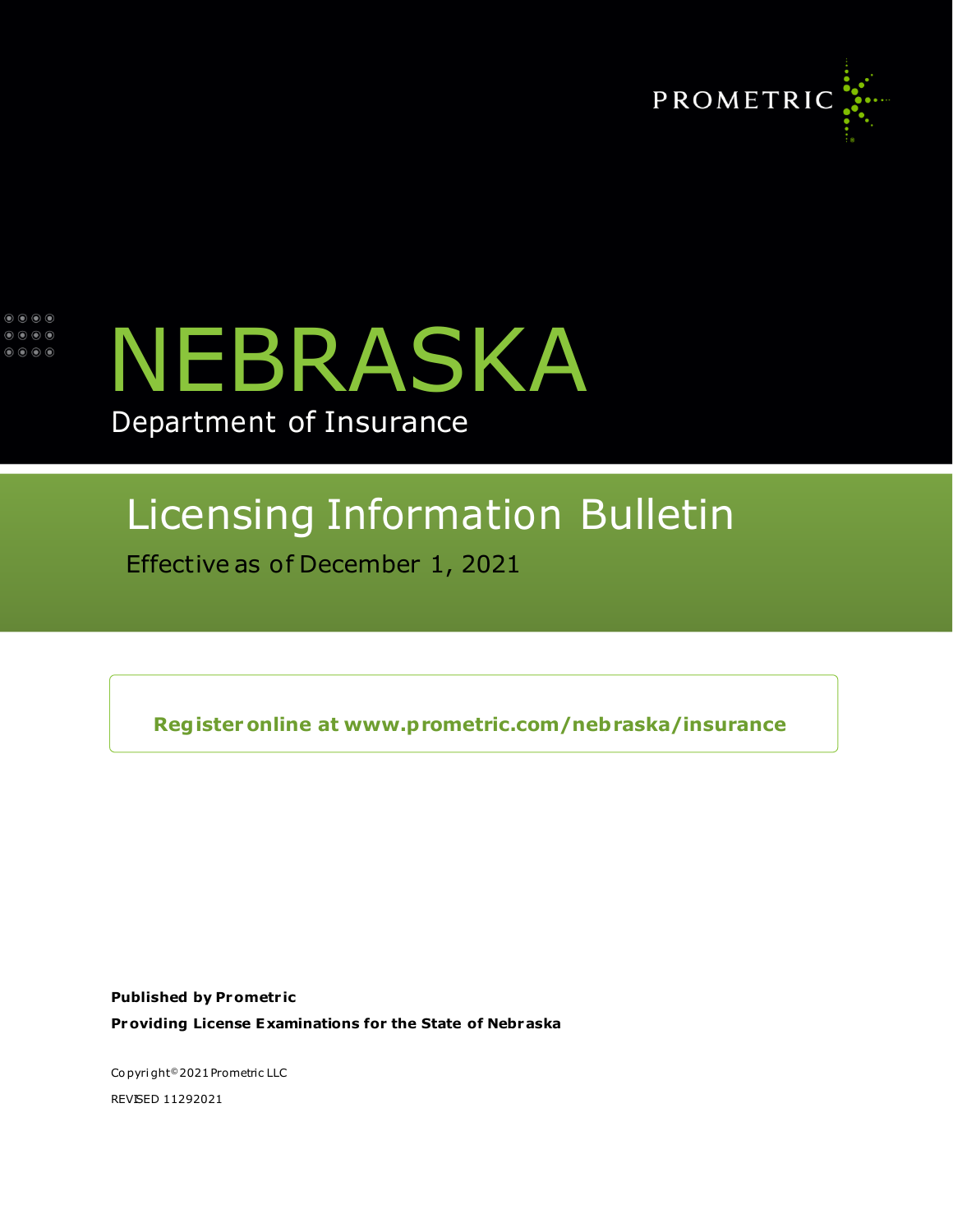**The Community of Community** 



# Table of Contents

| <b>Introduction</b><br>1                                                                                                                                 |
|----------------------------------------------------------------------------------------------------------------------------------------------------------|
| A Message from the Department 1                                                                                                                          |
| Overview of Licensing Process 1                                                                                                                          |
| <b>Nebraska License Requirements</b> 3                                                                                                                   |
| Requirements Based on Residence 3<br>Resident Licensing Requirements  4<br>Nonresident Licensing Requirements 4<br>New Resident Licensing Requirements 5 |
| Scheduling Your Exam<br>6                                                                                                                                |
| Registering and Scheduling Information  6                                                                                                                |
|                                                                                                                                                          |
|                                                                                                                                                          |
|                                                                                                                                                          |
|                                                                                                                                                          |
| Reschedule and Cancellation  8                                                                                                                           |
|                                                                                                                                                          |
|                                                                                                                                                          |
|                                                                                                                                                          |
|                                                                                                                                                          |
| Emergency Closings  8                                                                                                                                    |
| Testing Accommodations 9                                                                                                                                 |

| <b>Preparing for Your Exam</b>   | 10 |
|----------------------------------|----|
|                                  |    |
| Content Outlines Overview  11    |    |
|                                  |    |
| <b>Taking Your Exam</b>          | 12 |
|                                  |    |
| Test Center Regulations  13      |    |
|                                  |    |
| Experimental Questions  14       |    |
|                                  |    |
|                                  |    |
|                                  |    |
| <b>Applying for Your License</b> | 16 |
| Applying for Your License  16    |    |
| Duration of License  16          |    |
|                                  |    |
| Obtaining an Appointment  17     |    |
| Continuing Education  17         |    |
| Request for Changes  19          |    |
| <b>Exam Content Outlines</b>     | 20 |
| <b>Exam Registration Form</b>    | 21 |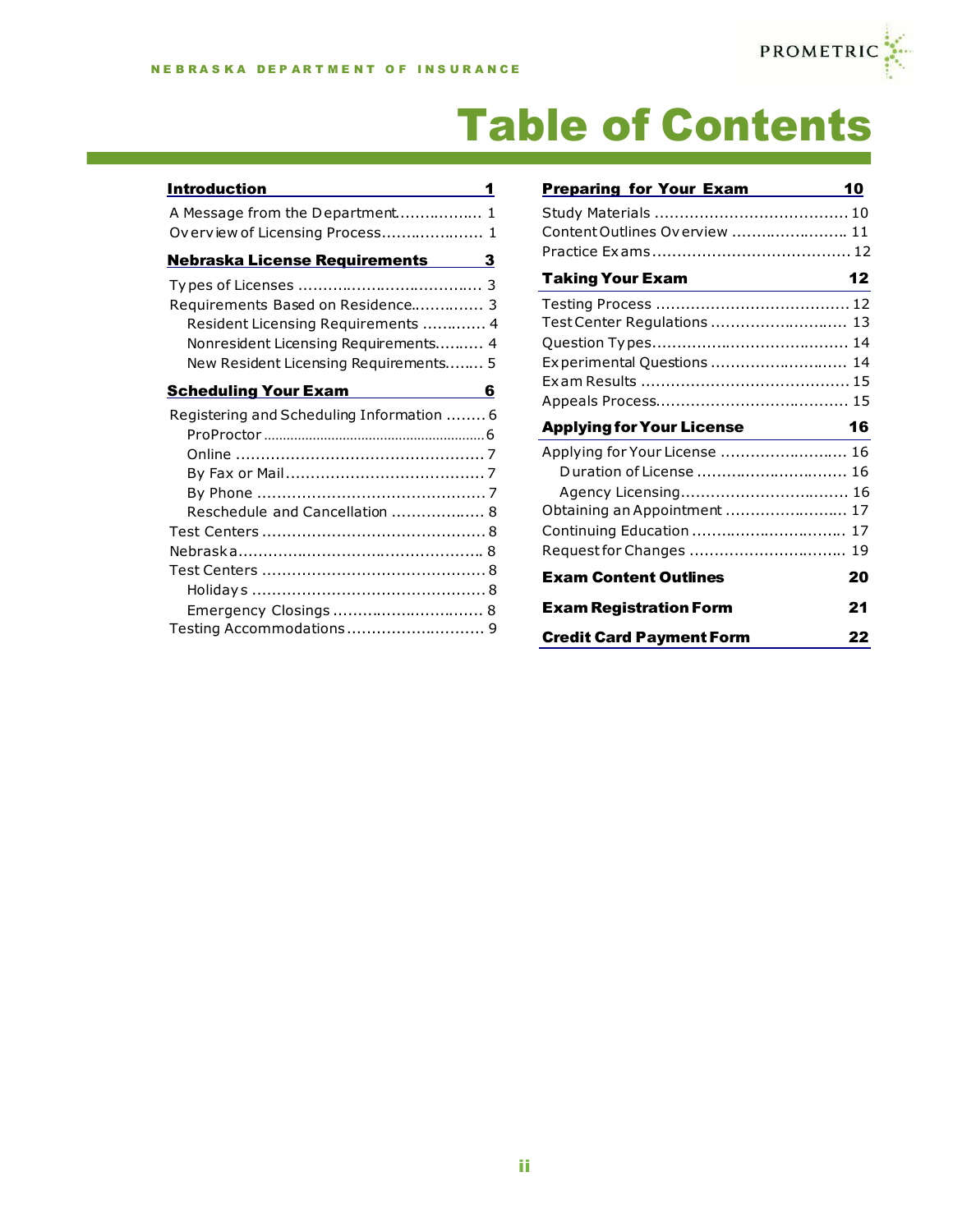

## Introduction

#### A Message from the **Department**

This handbook provides you with information about the process for becoming licensed as an insurance producer, consultant, or public adjuster by the Nebraska Department of Insurance (referred to as "the Department" in this bulletin). It also contains information that is useful **after** you become licensed. We suggest you keep it for future reference.

Once the Department is satisfied that you have met all requirements for a license, the appropriate license will be issued. We remind you that by law you are required to continue your insurance education after becoming licensed. An insurance license can open up the world of insurance for you—a world filled with satisfying and rewarding opportunities. Remember, however, that a license is a privilege, not a right or a gift. You must commit yourself from the beginning to comply with the laws and regulations set forth to regulate the insurance industry.

#### Overview of Licensing Process

This handbook provides information about the examination and licensing process for obtaining a resident insurance license. You should read this Licensing Handbook including the examination content outlines prior to taking an exam. If interested in applying for a nonresident license, you can apply online via NIPR at **[www.nipr.com](http://www.nipr.com/)** or an NIPR authorized business partner.



#### Licensing Process

**Follow these main steps if you are interested in obtaining an insurance license.**

- 1 Review this bulletin thoroughly to determine exams needed, if any, and other license requirements.
- 2 If you don't already have a profile with CMS, now is the time to create one.
- 3 Register and schedule your exam **[online.](http://www.prometric.com/nebraska/insurance)**
- **4** Prepare for your exam, using this bulletin and other materials. The content outlines are the basis for the exams.
- 5 Take the scheduled exam, bringing your required identification to the appointment. You will receive your results immediately after the exam.
- 6 Apply for the license via NIPR at **[www.nipr.com.](http://www.nipr.com./)**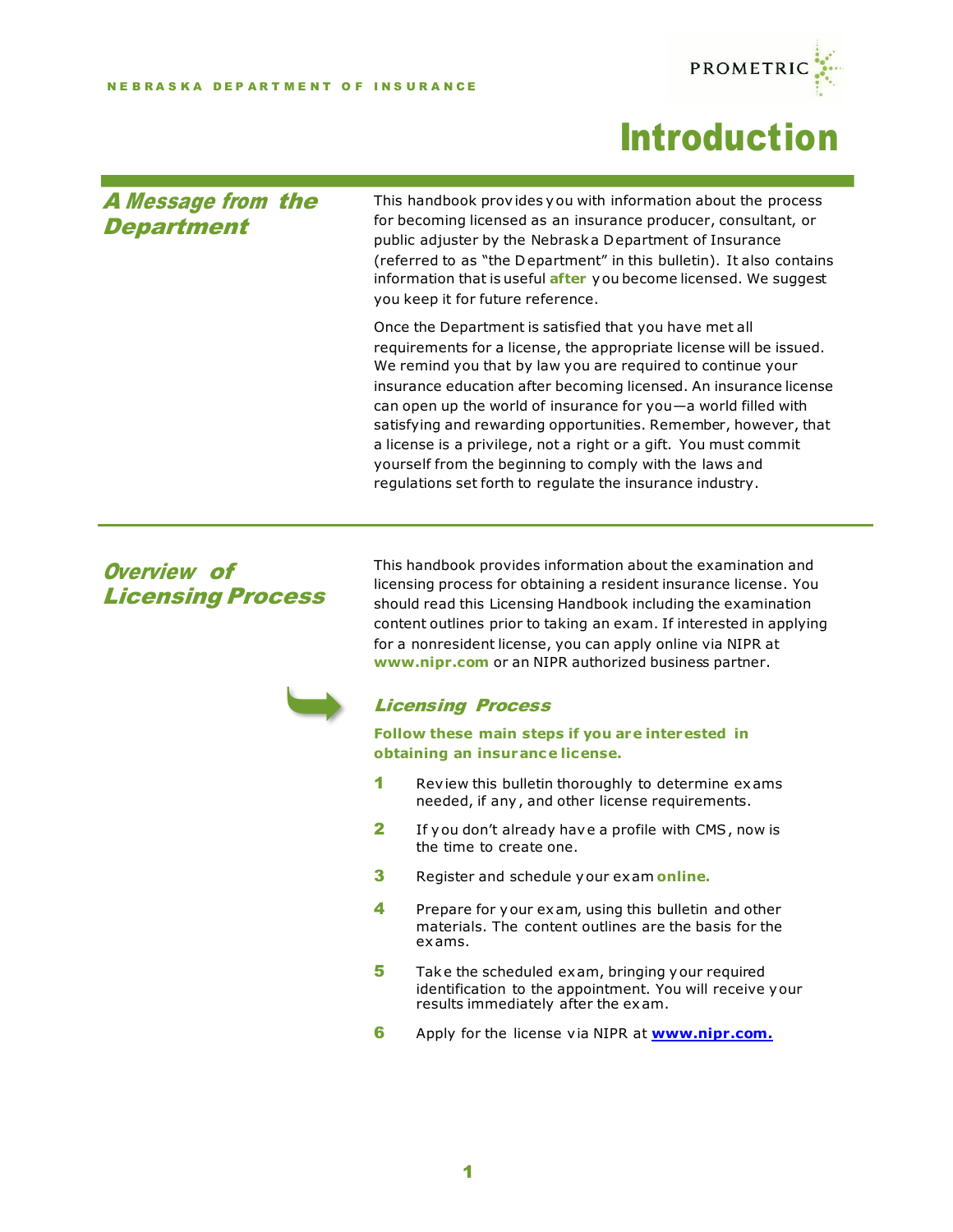



#### To get answers not provided in this bulletin

**Visit our website**: **[www.prometric.com/nebraska/insurance](http://www.prometric.com/nebraska/insurance)**

#### **LICENSING INFORMATION**

Nebraska Department of Insurance P. O. Box 95087 Lincoln, NE 68509-5087 Tel. (402) 471-4913 Website: **[www.doi.nebraska.gov](http://www.doi.nebraska.gov/)**

**For questions about sc heduling exams:** Phone: 800.853.4753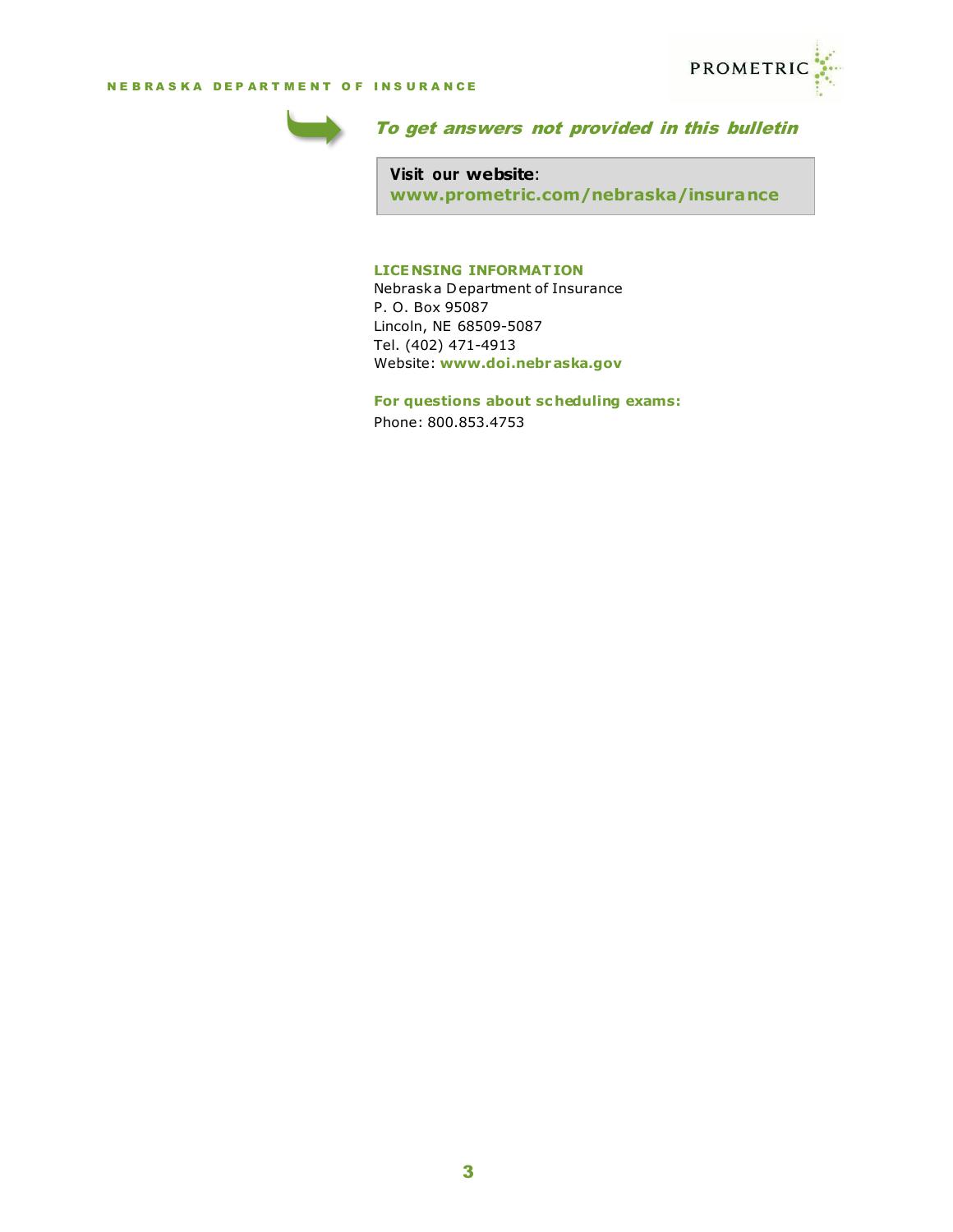

# **Nebraska License Requirement**

#### **This section describes:**

- **The types of licenses offered andtheir requirements.**
- **Licensing requirements based on residence.**

The State of Nebraska issues severaltypes of insurance licenses in accordance with Nebraska statutes and regulations. Each license granted by the Department is valid only for the line of authority named on the license.

The Department grants the following types of licenses:

- <sup>A</sup>**producer** is an individual whois required to be licensed under thelaws of this state to sell, solicit, or negotiate insurance.
- <sup>A</sup>**consultant** is any individual who, for a fee, engages in the business of offering to the public any advice, counsel, opinion orservice with respectto insurable risks, or concerning the benefits, coverages or provisions under any policy of insurance that could be issued in this state; or involving the advantages or disadvantages of any such policy of insurance, or anyformal plan of managing pure risk.
- An **agency** is <sup>a</sup> partnership, unincorporated association or corporation transacting or doing business withthe public or insurance companies as an insurance producer.
- <sup>A</sup>**public adjuster** is an individual who,for compensation, does any ofthe following:

(a) Acts for or aids an insured in negotiating for or effecting the settlement of a first-party claim for loss or damage to real or personal property of the insured;

(b) Advertises for employment as a public adjuster of first-party claims or otherwise solicits business or represents to the public that the person is a public adjuster of first-party claims for loss or damage to real or personal property of an insured; or

(c) Directly or indirectly solicits the business of investigating or adjusting losses or of advising an insured about first-party claims for loss or damage to real or personal property of the insured.

• <sup>A</sup>**public adjuster** agency is a corporation, association, partnership, limited liability company, limited liability partnership, or any other legal entity acting as a public adjuster in the state.

Prior to obtaining an agent, consultant, or public adjuster license (except those applying for Limited Line Credit, Variable Contracts, Insurance or Surplus Lines), you must pass an examination by the Department. The following table lists licenses and the exam (if any) that must be passed for each license line.



**Important** Passing an exam does not quarantee that you will be issued a license. Issuance of a license depends on review and approval of all license application materials.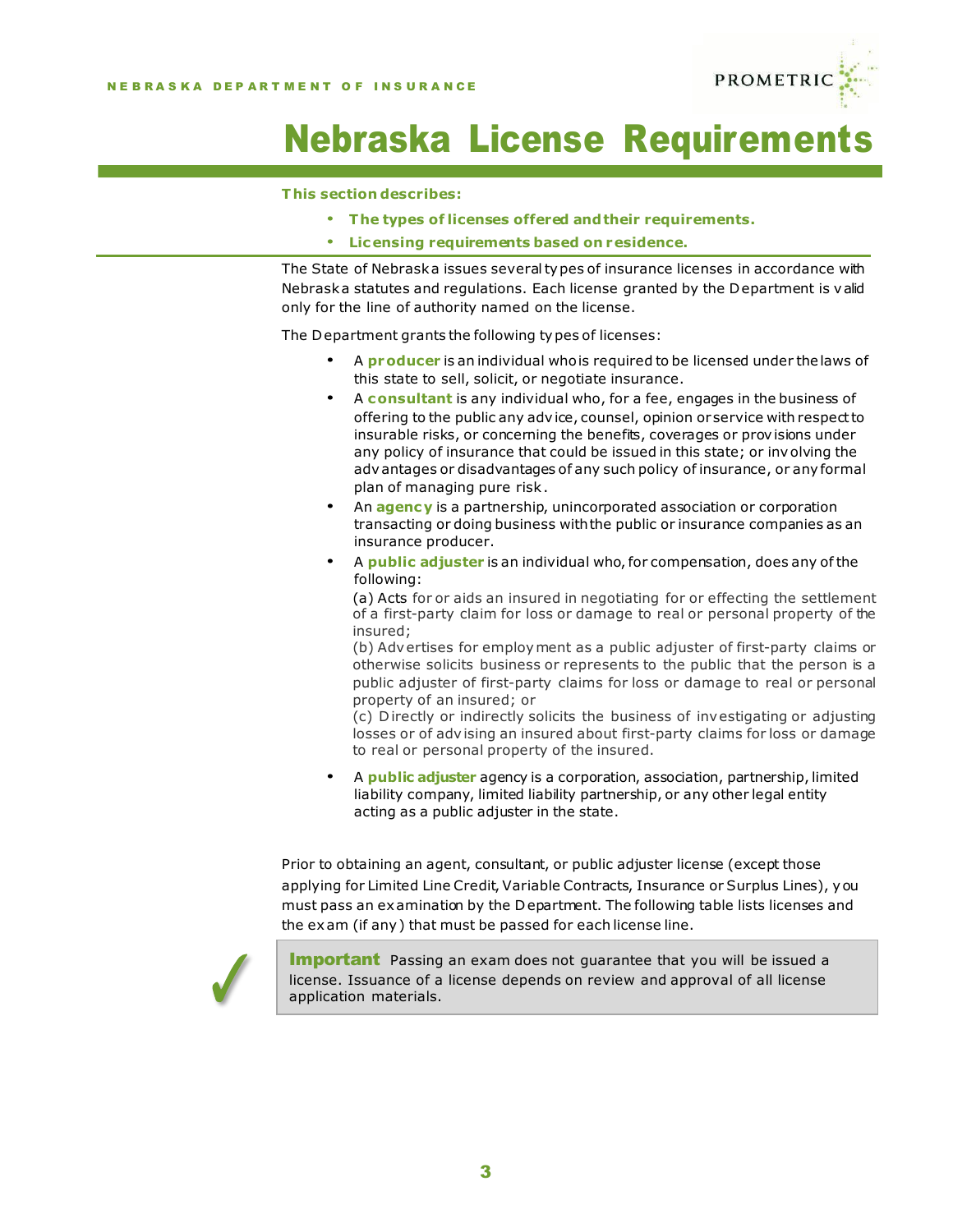#### Types of Licenses

| License Type    | <b>Insurance License Name</b>                       | <b>Exam Series</b> |
|-----------------|-----------------------------------------------------|--------------------|
| Producer        | Casualty                                            | $13 - 23$          |
| Producer        | Property                                            | $13 - 22$          |
| Producer        | Property and Casualty                               | $13 - 04$          |
| Producer        | Personal Lines                                      | $13 - 21$          |
| Producer        | Life and Annuities                                  | 13-01 or 13-03     |
| Producer        | Sickness, Accident and Health                       | 13-02 or 13-03     |
| Producer        | Title                                               | $13 - 16$          |
| Producer        | Crop/Hail                                           | $13 - 09$          |
| Producer        | Motor Club*                                         | $13 - 13$          |
| Producer        | Prepaid Legal                                       | No exam required   |
| Producer        | Credit                                              | No exam required   |
| Producer        | Variable Contracts**                                | No exam required   |
| Producer        | Surplus Lines Licensee***                           | No exam required   |
| Consultant      | Life and Annuities, Accident and Health or Sickness | $13 - 07$          |
| Consultant      | Property and Casualty                               | $13 - 08$          |
| Producer        | Funeral                                             | $13 - 24$          |
| Producer        | <b>Viatical Settlements</b>                         | $13 - 26$          |
| Public Adjuster | Public Adjuster                                     | $13 - 10$          |

*\*N o exam is required if the applicant has comple te d an authorized Motor Club Training Course. \*\*Variable Contract applicants must hold a Life Insurance and Annuities License, or apply*  concurrently for these licenses, and submit a copy of the NASD Series 6 and 63, or 7 and 66 *passing examination scores.*

*\*\*\*Surplus Lines License e applicants must hold a resident P&C Producer License.*

**Requirements** Based on Residence

This section describes licensing requirements for applicants who currently live in Nebraska, for nonresidents, and for those who are moving to Nebraska.

#### Resident Licensing Requirements

Nebraska residents desiring any typeof insurance license must:

- Be at least <sup>18</sup> years old;
- Be competent, trustworthy, financially responsible and have <sup>a</sup> good personal and business reputation;
- Maintain <sup>a</sup> principal place of residence in Nebraska; and

Successfully complete a written examination to determine competence to act as a licensed agentin those lines of insurance for which such applicantdesires to become licensed.

#### **Nonresident Licensing Requirements**

If you are not a Nebraska resident and wish to apply for a Nebraska Nonresident License, you may apply as a nonresident online at **[www.nipr](http://www.nipr.com./) .com.** If needed you may contact the Department to determine the appropriate procedures, fees and requirements.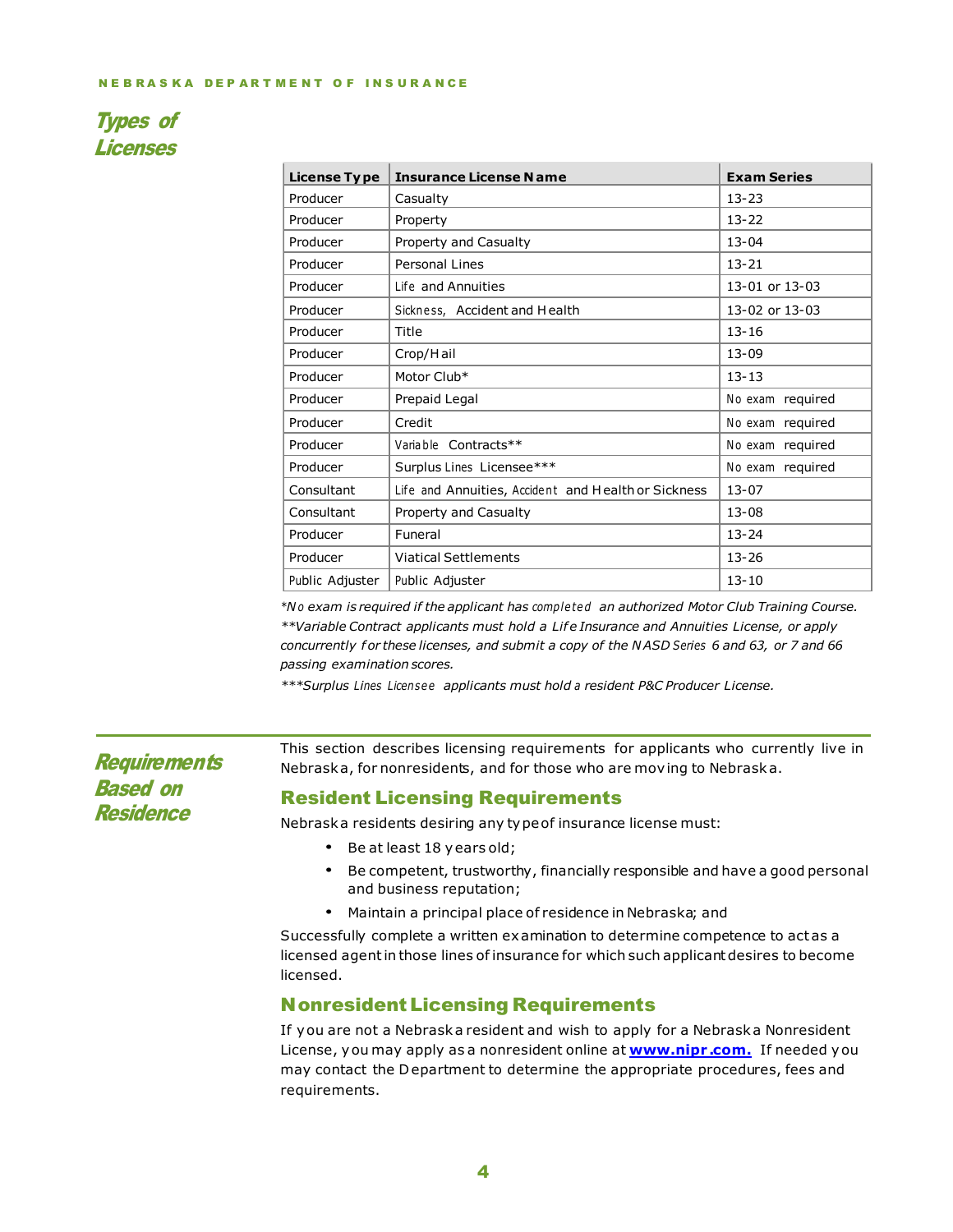#### **New Resident Licensing Requirements**

If you are a nonresident and wish to change your resident license to Nebraska, you must first change the status of your previous resident license. After you receive notification that the former state has changed your status, contact the Nebraska Department of Insurance Licensing Division to verify the process. Generally, a Letter of Clearance is not required. You have 90 days to apply for a resident Nebraska license without having to take the exam.



**Important** If you were previously licensed, but your license has been in an inactive status for more than 12 months, you must pass the appropriate exams to become actively licensed as a resident again.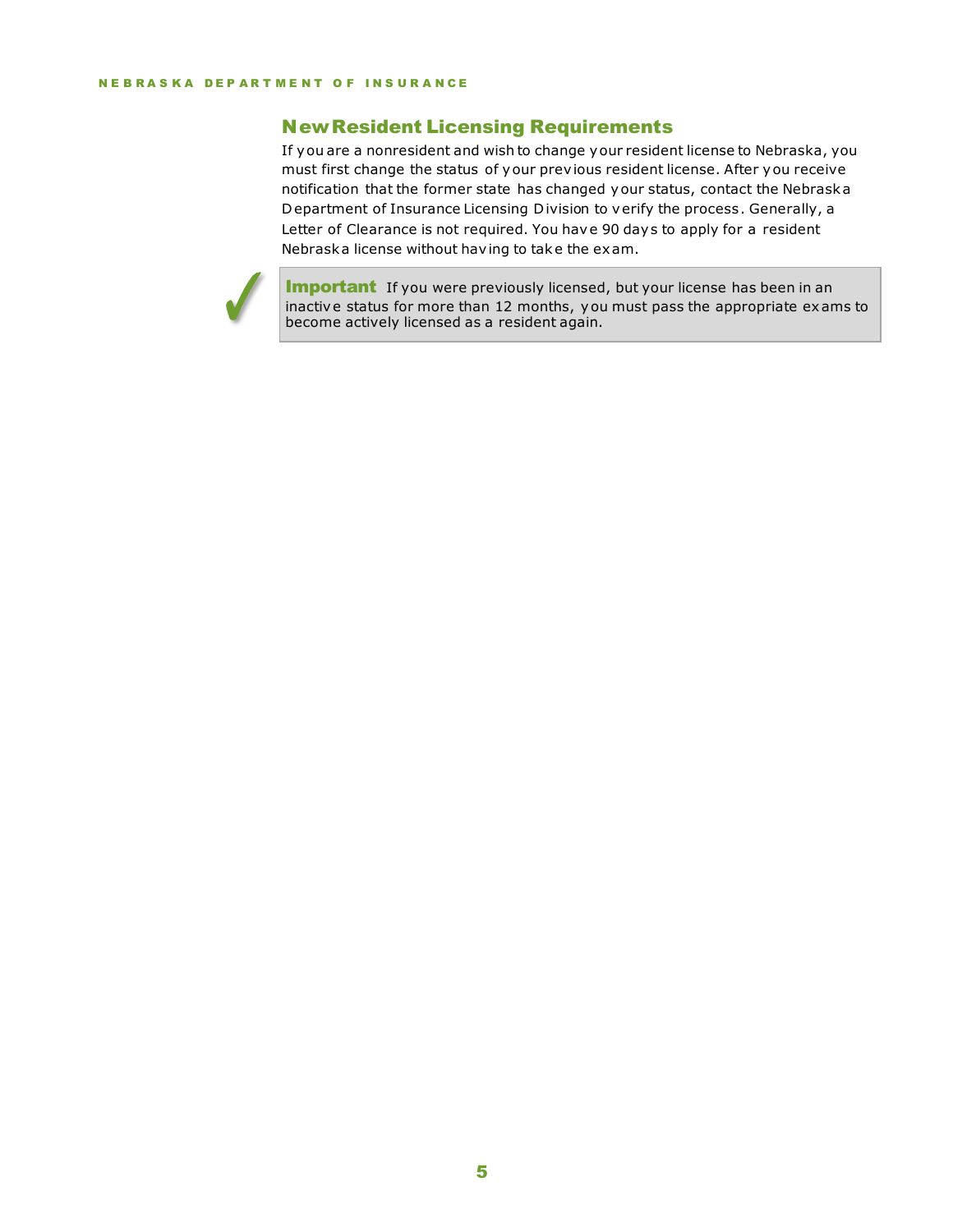#### NEBRASKA DEPARTMENT OF INSURANCE

Registering and **Scheduling** Information

Nebraska Department of Insurance and Prometric are pleased to announce the ability to schedule your Nebraska Insurance exams in two ways either in a physical test center or in a remotely proctored testing location using Prometric's ProProctor™ application. **You may take the exam at any Prometric test center in the United States or in a remotely proctored location**.

**\*ProProctor –**ProProctor gives you greater flexibility to choose where to test, when to test and how to test. It is a reliable, convenient - yet secure - testing experience.

For a ProProctor exam you must provide a computer (tablets prohibited) with a camera, microphone and an internet connection. To confirm your computer will allow you to test through ProProctor™ please perform a **[system](https://rpcandidate.prometric.com/Home/SystemCheck) check** prior to scheduling your ProProctor exam.

You can reference our **User [Guide](http://prometric.com/PrometricProUserGuide)** for additional technical and environmental requirements.

#### **ProProctor System Requirements**

#### *Laptop/PC Power Sour ce*

Please plug your device directly into a power source, unattached from a docking station.

#### *Sc reen Resolution*

1024 x 768 is the minimum resolution required

#### *Operating System*

Windows 7 or higher | MacOS 10.13 or higher

#### *Web Browser* Current version of Google Chrome

#### *Internet Connection Speed*

0.5 mbps or greater

#### *Wi-Fi Connection*

Please position your device where you can receive the strongest signal. For the best experience, please use an ethernet cable to connect directly to the router Follow the instructions here to register and schedule an appointment.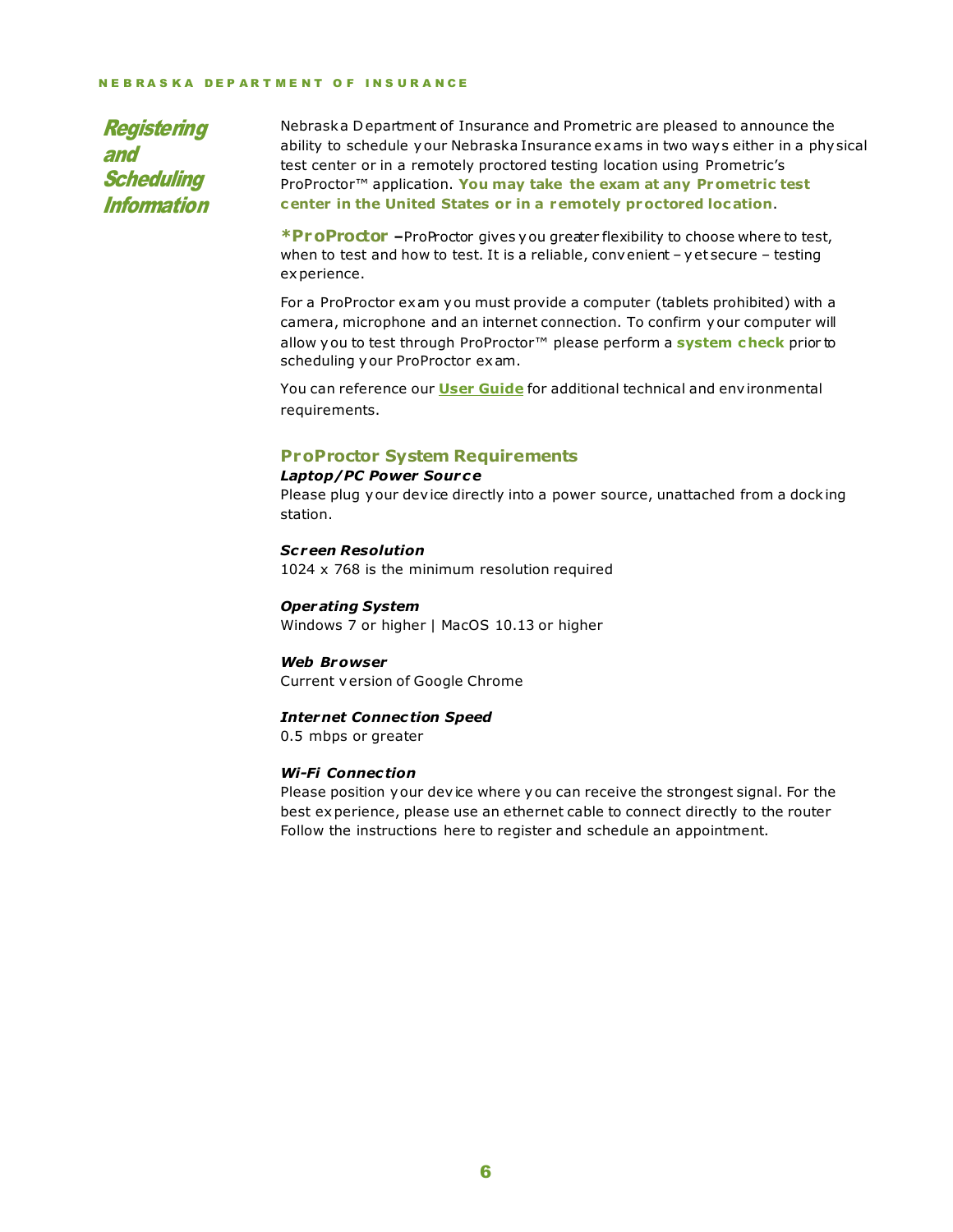

Register and schedule online-it saves time and it's easy!

**You can easily register and sc hedule your exam online at any time using our Internet Registration Service by going to:**

- 1. **http://www.prometr [ic.com/nebraska/insurance](http://www.prometric.com/nebraska/insurance)**.
- 2. Click on **Create or Login to Your Account** to register. You can immediately schedule yourexam once you create your account or log in later to schedule your exam.
- 3. If you choose to take your exam in a Test Center then click on **Schedule Test Center** and follow the prompts.
- 4. If you choose to take your exam in in a Remotely Proctored location, then click on **Schedule Remote Proctor\*** and follow the prompts.

**Impor tant Note:** Every candidate will need to create a new account, but those with exiting profiles will need to use the Welcome email as a starting point. If a candidate creates a new profile without using that link, a duplicate profile will be created and could result in scheduling challenges.

**\*Remote Proctoring –** ProProctor gives you greater flexibility to choose where to test, when to test and how to test. It is a reliable, convenient - yet secure – testing experience.

#### **By fax or mail**

You may **fax** the completed ExamRegistration Form found atthe end of this handbook to Prometric to (800) 347-9242. You must also include the completed Credit Card Payment Form (Visa, MasterCard or American Express). Thecardholder's signature mustbe on the Form.

#### **OR**

You may **mail** the completed Exam Registration Form and the appropriate exam fee to the address on the form. When registering by mail, you may pay the exam fee by Visa, MasterCard or American Express, company check, cashier's check or money order. **Personal checks and cash are not ac cepted.**

If paying by credit card, you must also include the completed Credit Card Payment Form (Visa, MasterCard or American Express). Thecardholder's signature mustbe on the Form. including a Visa, MasterCard or American Express, company check, cashier's check or money order.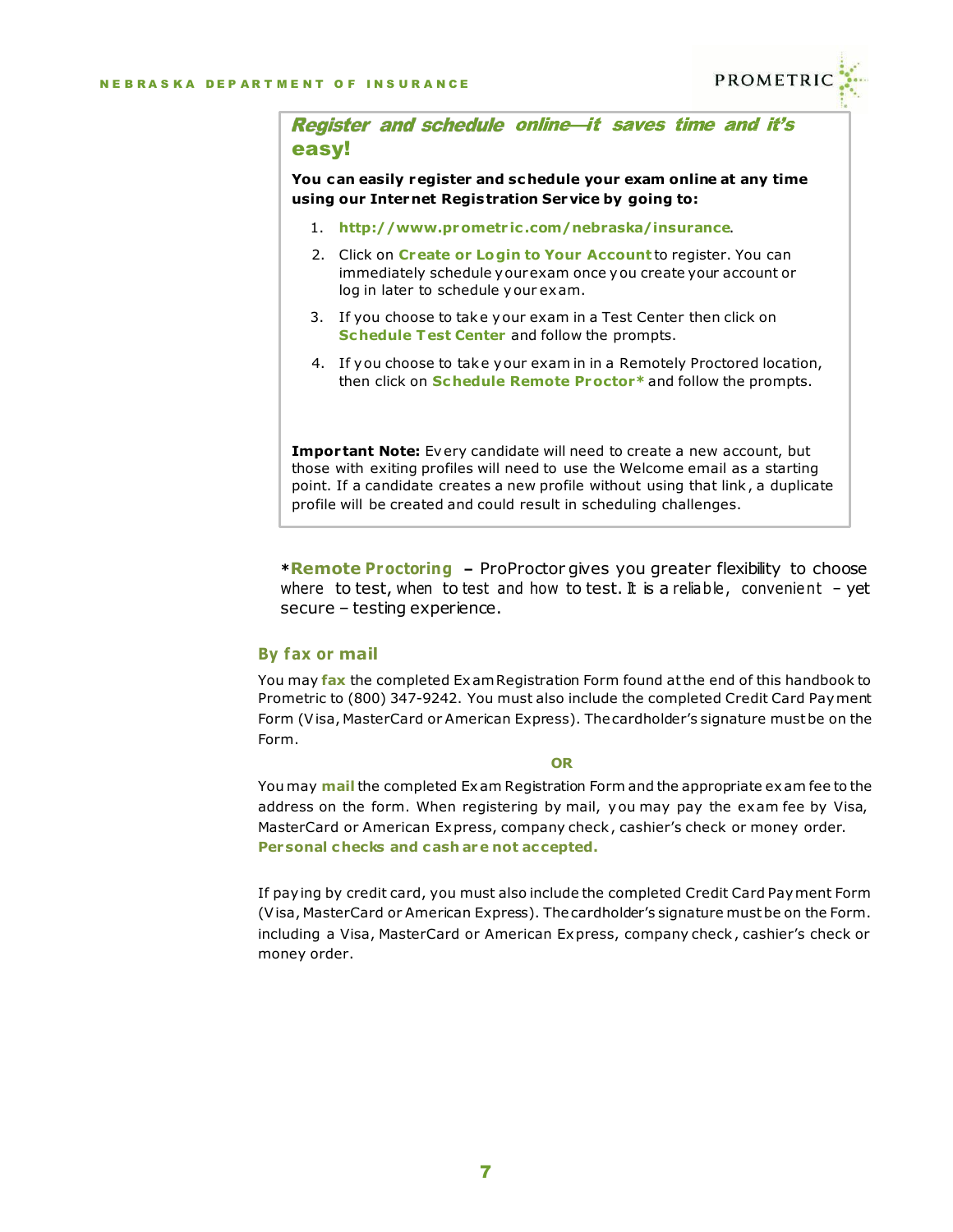

#### By phone

If you are unable to schedule online, youmay schedule the examination by calling (800) 853-4753 between 8 a.m. and 9 p.m. (Eastern Time), Monday through Friday, and between 10 a.m. and 3 p.m. (Eastern Time), Saturday and Sunday. Please have your exam information and credit card information for payment available.

Note An exam registration remains valid for 90 calendar days after it has been processed. It will expire without further notice at that time. We recommend that you do not register for your exam until you are prepared to take your exam.

#### Reschedule and Cancellation

To reschedule or cancel your existing exam appointment, you must contact Prometric 24 hours prior to the exam appointment date in order to avoid forfeiting your exam fee. If you need to reschedule, cancel or confirm your appointment, you will have to call 800.853.4753

After you cancel your exam, you must initiate a refund by going to <https://fs6.formsite.com/Prometric/form33/index.html> and completing the refund form.

Prometric will review refund requests and email decisions to you within 7-10 business days of receipt unless further research and/or documentation are required. Prometric reserves the right to request documentation to support any illness or

emergency claim. **Refund requests made via phone will not be** 

#### accepted.

If you change or cancel your appointment without proper notice, you will forfeit your examination fee(s).

#### If absent or late for your appointment

If you miss your appointment, or arrive late and are not allowed to test, you will forfeit your exam fee(s).

#### **Holidays**

Testing generally does not occur on federal holidays. Additional state holidays may be observed in the state where you schedule the exam appointment.

#### Emergency Closings

Severe weather or an emergency could require canceling scheduled exams. If this occurs, Prometric will attempt to contact you by phone; however, you may check for testing site closures by checking our website at

**<https://www.prometric.com/closures>** or calling Prometric at (866) 370-3411. If the site is closed, the exam will be rescheduled without a rescheduling fee.

If Prometric is open for testing and you choose not to appear for the appointment, you will forfeit the exam fees and must reschedule and pay another exam fee.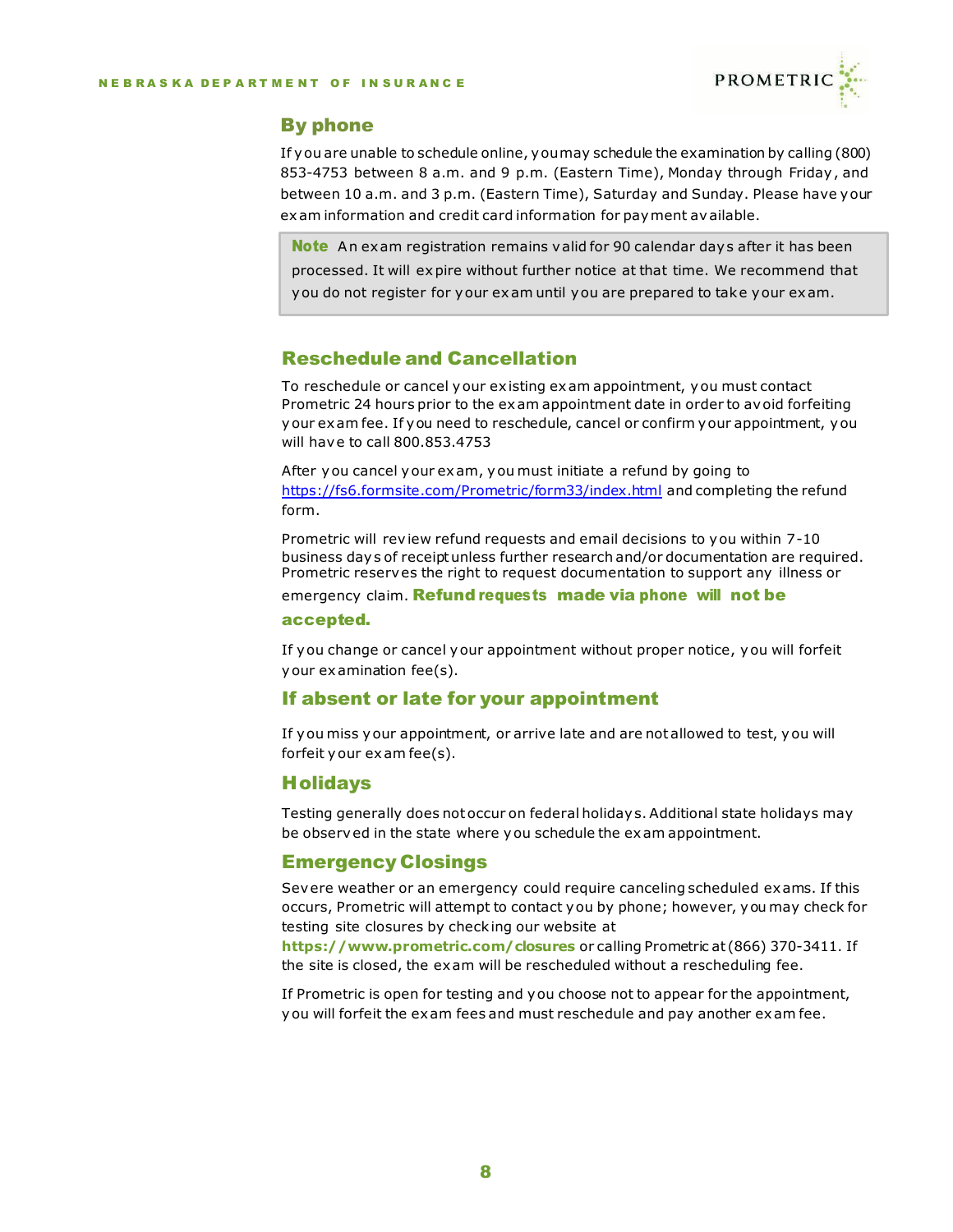

| <b>Testing</b>        | <b>ADA Accommodation.</b> Reasonable testing accommodations are provided to allow                                                                                                                                                                                                                                                                                                                                                                                                         |
|-----------------------|-------------------------------------------------------------------------------------------------------------------------------------------------------------------------------------------------------------------------------------------------------------------------------------------------------------------------------------------------------------------------------------------------------------------------------------------------------------------------------------------|
| <b>Accommodations</b> | candidates with documented disabilities recognized under the ADA an opportunity to<br>demonstrate their skills and knowledge. Prometric makes every effort to provide<br>reasonable testing accommodations that enable all test takers to take examinations.                                                                                                                                                                                                                              |
|                       | If you require testing accommodations under the Americans with Disabilities Act<br>(ADA), please complete and submit a Testing Accommodation Request Form online<br>at https://www.prometric.com/test-takers/arrange-testing-accommodations,<br>or contact Prometric at (888) 226-9406 to obtain an Accommodation Request Form.                                                                                                                                                           |
|                       | Professional documentation of the disability must be submitted with the<br>Accommodation Request Form to aid Prometric in determining the appropriate<br>testing accommodations. Thirty days'adv ance notice is required for all testing<br>arrangements. There is no additional charge for these accommodations.                                                                                                                                                                         |
|                       | <b>ESL Accommodation.</b> All examinations are given in English. If English is not your<br>primary language, you may qualify for additional time for the test by requesting an<br>ESL Authorization from Prometric. To request an ESL authorization, please submit:<br>• A personal letter requesting the authorization; and<br>A letter from the English instructor or sponsoring company (on company<br>$\bullet$<br>letterhead), certifying that English is not your primary language. |
|                       | Please fax documents to 800.347.9242 and allow three (3) days for processing.<br>If your request is approved, Prometric may extend the time limit on your<br>examination to time-and-one-half or 150% of the normal time limit. Prometric will<br>inform usu by mail whather your request for accommodation is annuaved Vou                                                                                                                                                               |

inform you by mail whether your request for accommodation is approved. You should not schedule your exam until you have received the confirmation email. Exams scheduled before the ESL request has been approved will not include extra time.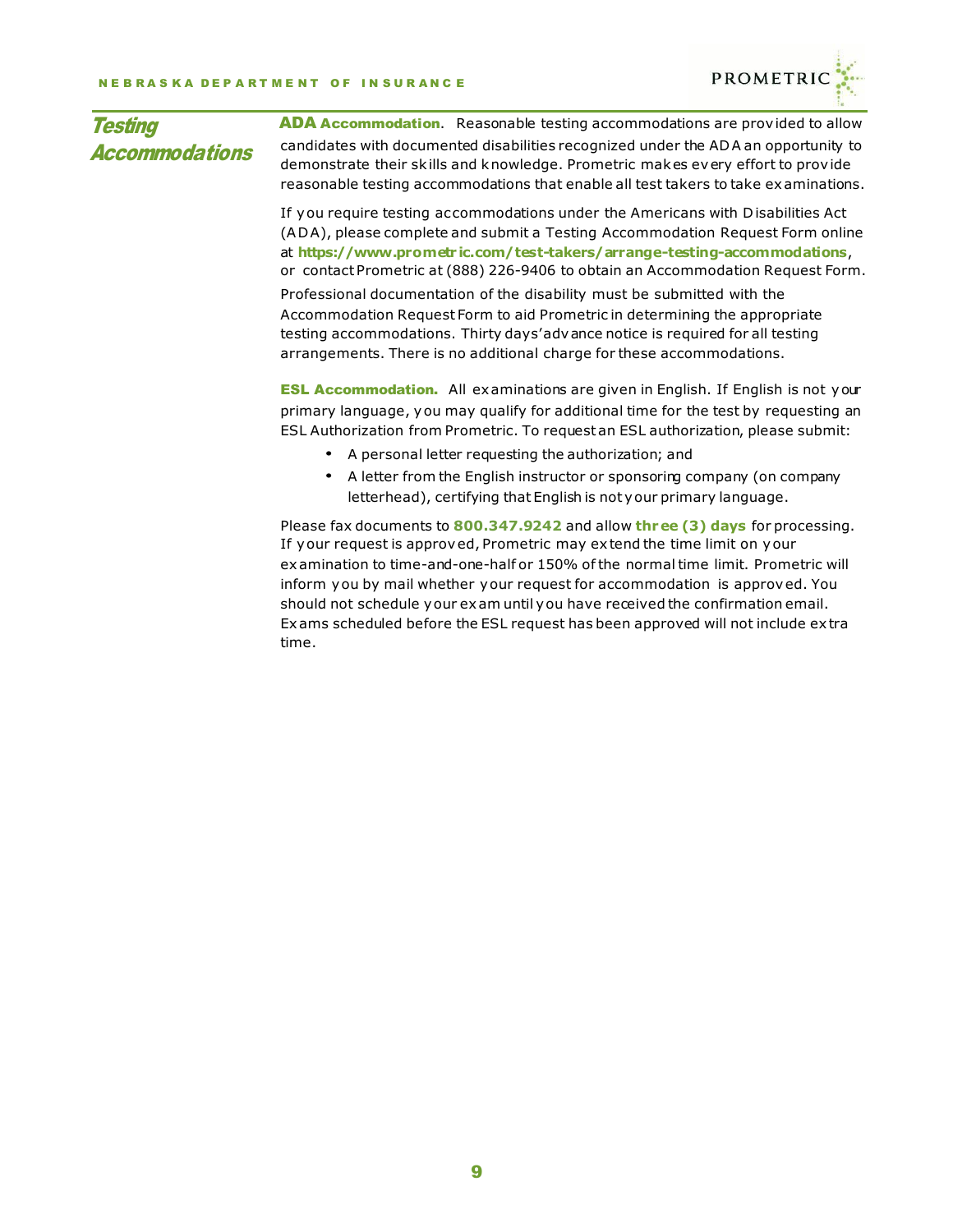

# **PROMETRIC PROMETRIC**

|                                            | Being well prepared can help you pass the exam and save time<br>and possibly money spent retaking it. This section offers:                                                                                                                                                                                                                                                                                                                                                                                                                                                                                        |
|--------------------------------------------|-------------------------------------------------------------------------------------------------------------------------------------------------------------------------------------------------------------------------------------------------------------------------------------------------------------------------------------------------------------------------------------------------------------------------------------------------------------------------------------------------------------------------------------------------------------------------------------------------------------------|
|                                            | Information about study materials.<br>٠                                                                                                                                                                                                                                                                                                                                                                                                                                                                                                                                                                           |
|                                            | An overview of the exam content outlines.                                                                                                                                                                                                                                                                                                                                                                                                                                                                                                                                                                         |
|                                            | An explanation of how to take a practice exam.                                                                                                                                                                                                                                                                                                                                                                                                                                                                                                                                                                    |
| <b>Study Materials</b>                     | Not all questions on the exams will necessarily be covered in your study materials.<br>The content outlines are updated periodically, and outdated study materials may not<br>be consistent with them. Where such discrepancies exist, the outlines take<br>precedence. Make sure your study materials cover the topics in the outlines.                                                                                                                                                                                                                                                                          |
|                                            | You are free to use materials of your own choosing to prepare for the license exam.<br>Manuals have been prepared by different publishers to assist candidates specifically<br>in preparing for license exams. Because of the number and the diversity of approach<br>of these publications, neither the Department nor Prometric reviews or<br>approves study materials.                                                                                                                                                                                                                                         |
|                                            | <b>Nebraska Statutes.</b> The exams contain sections on Nebraska statutes. In addition<br>to your study material, you may want to consult a standard statute reference,<br>generally available at any public or law library.                                                                                                                                                                                                                                                                                                                                                                                      |
| <b>Content Outlines</b><br><b>Overview</b> | The license examination for each type of license consists of questions that test<br>knowledge of topical areas listed in the content outline for that exam. An overview<br>of each examination content outline appears in this bulletin, beginning on page 20.<br>You can view a complete outline specific to your examination online at<br>www.prometric.com/nebraska/insurance.                                                                                                                                                                                                                                 |
|                                            | <b>Note</b> Do not sit for your exam until you are familiar with all subject areas in the<br>applicable content outline.                                                                                                                                                                                                                                                                                                                                                                                                                                                                                          |
|                                            | Licenses for the major lines such as: Life Insurance and Annuities; Accident and<br>Health or Sickness; or Property and Casualty are attained by passing a<br>comprehensive exam.<br>Each exam will cover the Nebraska statutes and general principles sections, as well<br>as the specific content for each line. Be sure to review the appropriate exam content<br>outline to determine what topics are covered in the comprehensive exams.<br><b>Important</b> The result of the combination Life and Annuities; Accident and<br>Health or Sickness exam is reflected in one score. You must pass the complete |
|                                            | exam to qualify for a license.                                                                                                                                                                                                                                                                                                                                                                                                                                                                                                                                                                                    |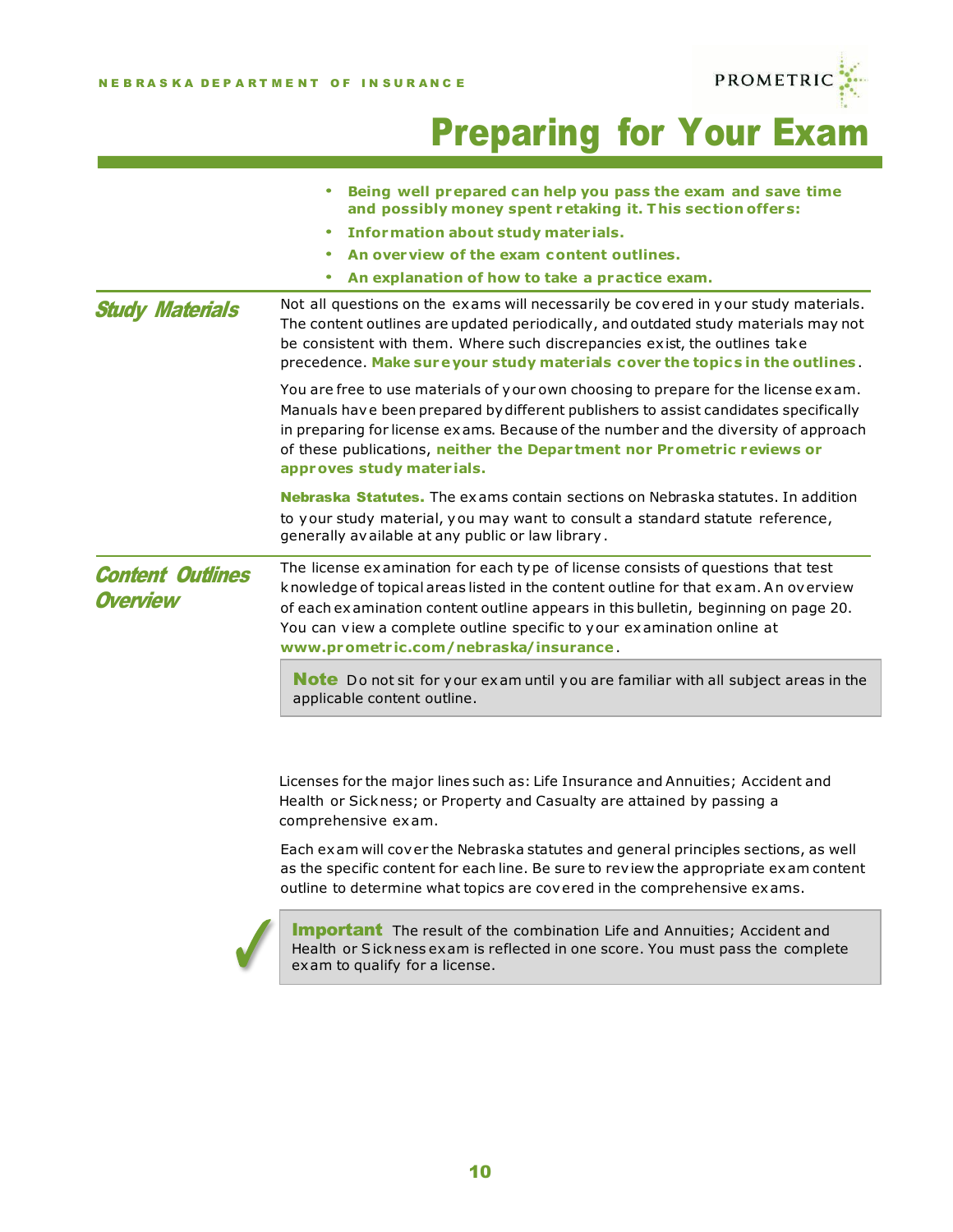.



| <b>Practice Exams</b> | To take a practice exam, select or copy link below to your browser: |
|-----------------------|---------------------------------------------------------------------|
|                       |                                                                     |

**https://www.prometr [ic.com/insurance-practice-test](https://www.prometric.com/insurance-practice-test)**

While practice exams contain general, nonstate-specific insurance questions, they are created in the same format and use the same question types as the actual licensure exams. Practice exams will also help you become familiar with the computer -based testing process.

During the practice exam, you will getimmediate feedback to correct and incorrect responses as well as overall feedback at the end of the session just as you would during the actual exam. Practice exams are available for:

- (LIPA) Life Insurance Producer/Agent Practice Exam in English only
- (HIPA) Health Insurance Producer/Agent Practice Exam in English only
- (PIPA) Property & Casualty Insurance Producer Practice Exam in English only

There is **no cost** to take Prometric Practice Exams!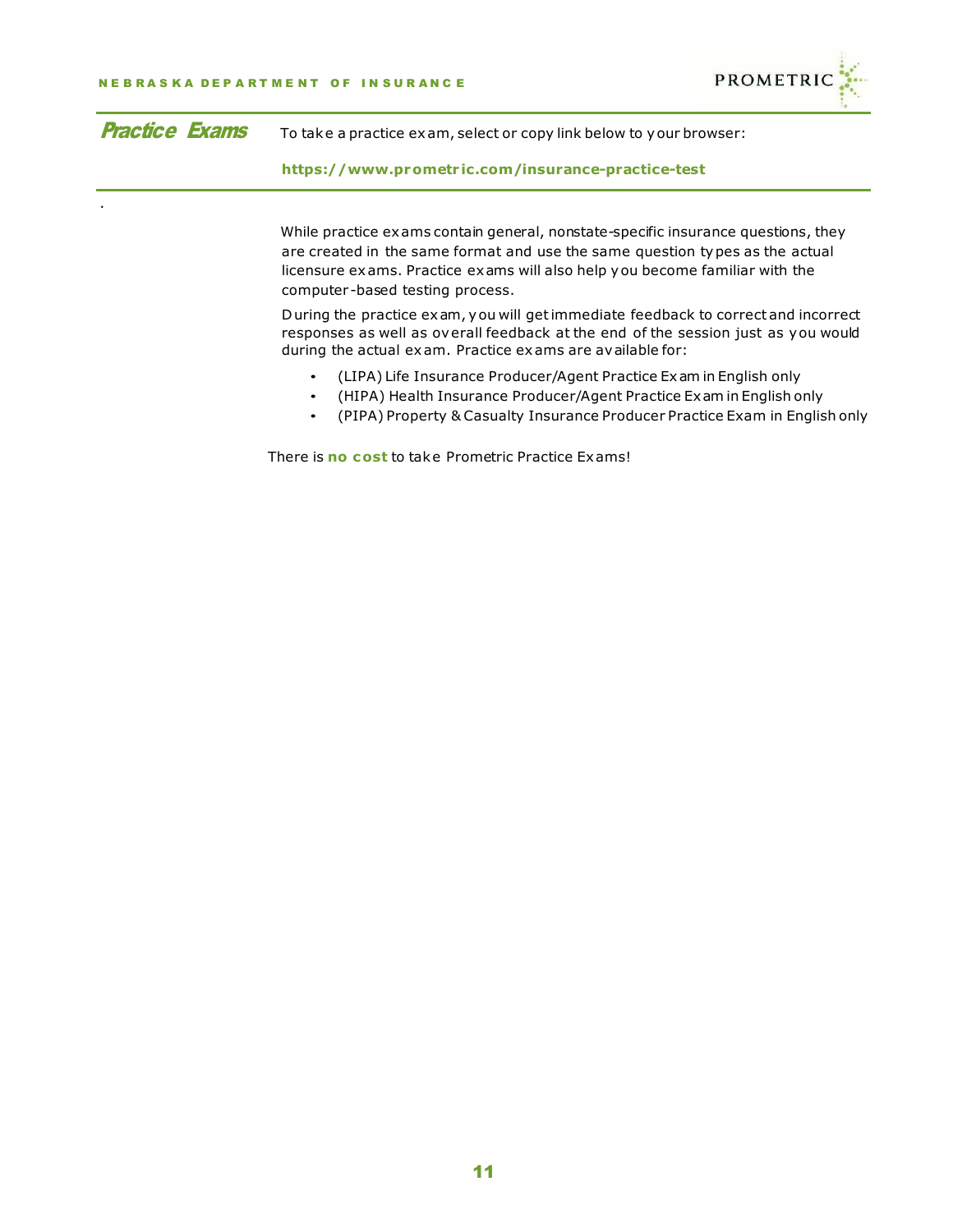

# Taking Your Exam

|                                  | Knowing what to expect when taking the exam may help you prepare for<br>it. This section contains:                                                                                                                                                                                                                                                                                                                        |
|----------------------------------|---------------------------------------------------------------------------------------------------------------------------------------------------------------------------------------------------------------------------------------------------------------------------------------------------------------------------------------------------------------------------------------------------------------------------|
|                                  | An overview of the testing process.<br>$\bullet$<br>Regulations that will be enforced at the testing center.<br>۰<br>Information about the types of questions on the exam.<br>۰<br>A guide to understanding the exam results.<br>۰<br><b>Information about appeals.</b><br>۰                                                                                                                                              |
| <b>Testing</b><br><b>Process</b> | The exam will be administered by computer but you do not need any computer<br>experience or typing skill to take the exam.                                                                                                                                                                                                                                                                                                |
|                                  | Arrival. You should arrive at least 30 minutes before your scheduled exam<br>appointment. This allows time for you to sign in, have your photo taken, and for<br>staff to verify your identification.                                                                                                                                                                                                                     |
|                                  | Identification required. You must present a valid form of identification before you<br>can test. The identification document must:                                                                                                                                                                                                                                                                                        |
|                                  | Be government-issued (e.g., driver's license, state-issued identification card,<br>٠<br>passport or military identification card).                                                                                                                                                                                                                                                                                        |
|                                  | Contain <b>both</b> a current photo and your signature (if not you must present<br>$\bullet$<br>two identification cards: one with yourphoto and one with your signature).                                                                                                                                                                                                                                                |
|                                  | Have a name that exactly matches the name used to register for the exam<br>٠<br>(including designations such as "Jr." and "III").                                                                                                                                                                                                                                                                                         |
|                                  | <b>Important</b> Failure to provide appropriate identification at the time of the exam is<br>considered a missed appointment. As a result, you will be required to pay another full<br>examination fee before making another appointment. If you cannot<br>provide the identification listed above, contact Prometric <b>before</b> scheduling the<br>appointment to arrange an alternative way to meet this requirement. |
|                                  |                                                                                                                                                                                                                                                                                                                                                                                                                           |

You do not need any computer experience or typing skills to take your exam. After you schedule an appointment, you will receive an e-mail confirmation, with:

• ProProctor™ User Guide

You should complete the system check, and installation of the ProProctor<sup>™</sup> application in advance of your test day. While you arenotphysically travelling to a test center, we recommend that you use the30 minutes prior to your appointment to review the testing regulations and Environment Do's and Don'ts and prepare to launch the Exam. The exam may not be launched more than 15 minutes prior to your appointment time and may not be launched more than 15 minutes after your appointment time.

You can also see if your computer and network will allow testing through ProProctor<sup>™</sup> visit **<https://rpcandidate.prometric.com/>** and complete the system check.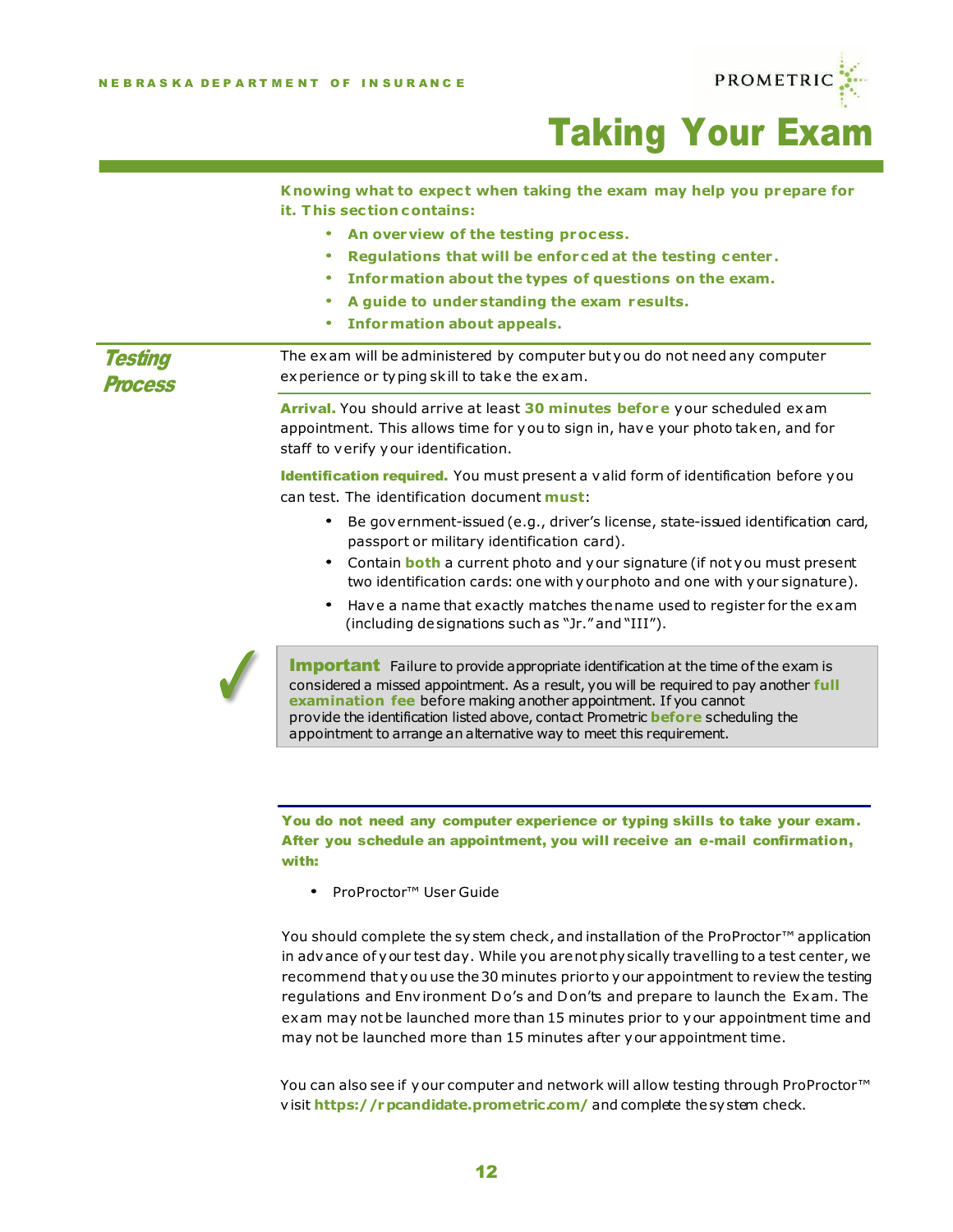

#### Test Center **Regulations**

Copyrighted questions. All test questions are the property of Prometric and are protected by copyright. Federal law provides severe civil and criminal penalties for the unauthorized reproduction, distribution, or exhibition of copyrighted materials.

To ensure that all candidates are tested under similar conditions, the following regulations and procedures will be enforced at each test center. The Remote Proctor (RP) and/or Security Agent (SA) is authorized to dismiss you from the test session for a violation of any of the Testing Regulations, including exhibiting abusive behavior towards the RP or SA. If you are found to have violated any of the regulations during your exam, the RP is required to notify Prometric and your test sponsor.

- **1** All exams are continuously monitored by video and audio recording.
- **2** You must present valid (unexpired) and acceptable ID(s) in order to take your test. (See "Identification required" in the previous section).
- **3** Unauthorized personal items may not be accessible while testing. Such items include, but are not limited to: outerwear, hats, food, drinks, purses, bags or briefcases, notebooks, watches, cell phones, electronic devices, or wearable technology.
- **4** Eating, drinking, smoking, and chewing gum are prohibited during the exam.
- **5** You will be required empty and turn all pockets inside-out and raise shirt sleeves above your wrists prior to starting your exam.
- **6** If you are wearing eyeglasses, you will be required to remove them for visual inspection to ensure they don't contain a recording device.
- **7** You must also show your ID to the Test Center Administrator (TCA) and go through the security checks after any break in testing.
- **8** You are **prohibited** from communicating, publishing, reproducing, or transmitting any part of your test, in any form or by any means, verbal or written, for any purpose.
- **9** Written notes, published materials and other testing aids are strictly prohibited.
- **10** Light clothing items removed for comfort such as sweaters, suit jackets, scarves, etc., must be hung on the examinee's chair, notplaced in laps or on the workstation desktop. Outerwear such as heavy coats, parkas, rain coats, etc., is not permitted in the immediate testing area.
- **11** Changing location while testing, turning off lighting or audio, speaking to or receiving aid from other individuals is strictly prohibited.
- **12** You are not allowed to use any electronic device or phone during breaks.
- **13** Candidates are required to be professional, civil and respectful at all times while testing.

You are required to clear your testing area of personal items. Note the following:

Personal Items

- Electronic equipment—cameras, tape recorders, cell phones, PDAs, pagers, etc.—is not permitted in the testing area.
- Other personal items—briefcases, backpacks, etc.—are not permitted in the testing area.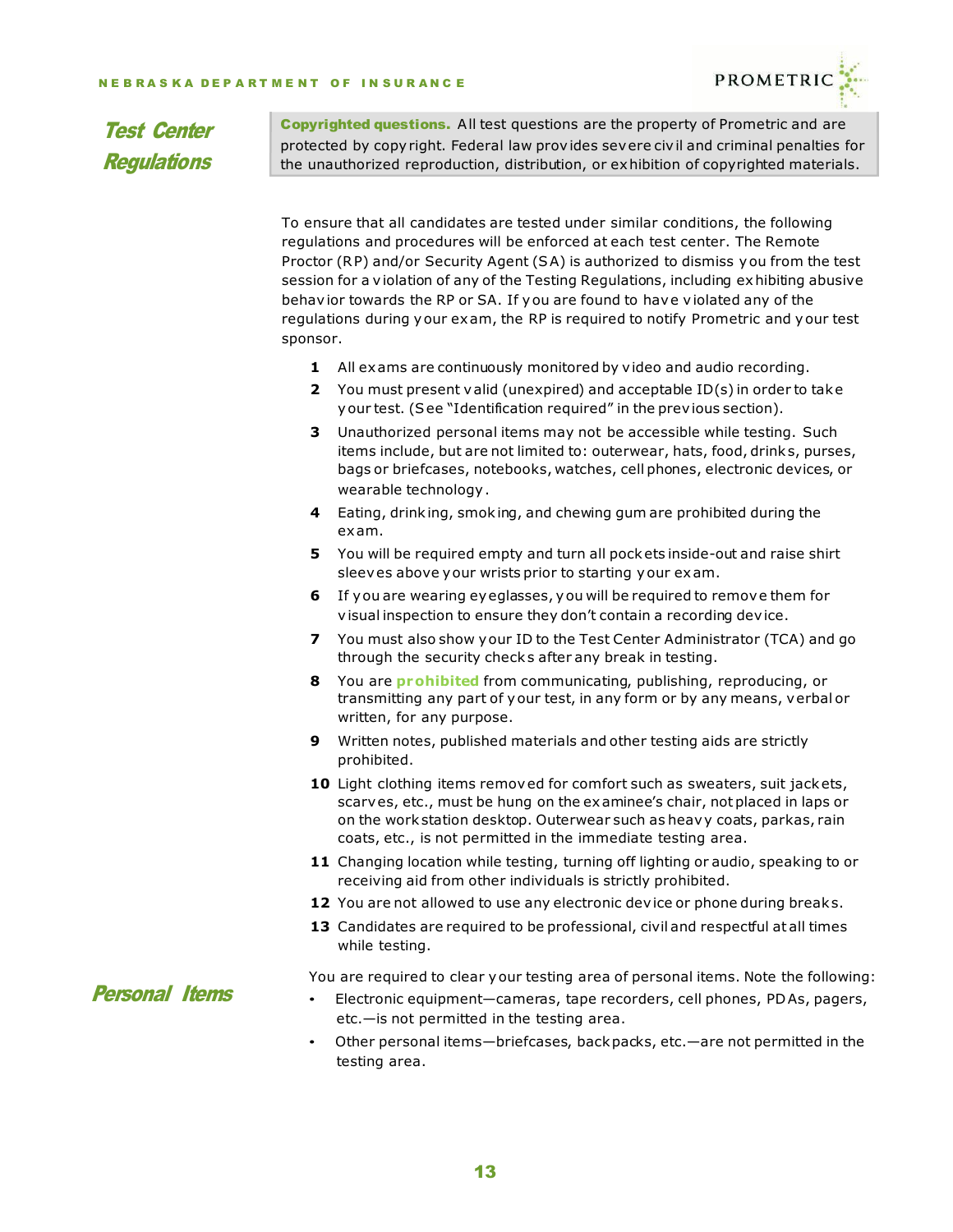#### NEBRASKA DEPARTMENT OF INSURANCE



| <b>Misconduct or</b><br><b>Disruptive</b><br><b>Behavior</b> | Candidates who engage in any kind of miscondud or disruptive or offensive<br>behavior may be dismissed from the examination. Examples are giving or<br>receiving help, sharing supplies, taking part in an act of impersonation, removing<br>test materials or notes from the testing room, and/or using rude or offensive<br>language and behavior that delays or interrupts testing.                                                                                         |
|--------------------------------------------------------------|--------------------------------------------------------------------------------------------------------------------------------------------------------------------------------------------------------------------------------------------------------------------------------------------------------------------------------------------------------------------------------------------------------------------------------------------------------------------------------|
|                                                              | Please note: Test center administrators are not allowed to answer any questions<br>pertaining to the exam content. If you do not understand a question on the<br>examination, you should answer the question to the best of your ability.                                                                                                                                                                                                                                      |
| <b>Question Types</b>                                        | The examination contains four-option multiple choice questions. These questions are<br>designed to be as clear and concise as possible while testing knowledge and<br>comprehension of insurance concepts as well as the application of the insurance<br>concepts. The design of the exam ensures that those who possess the required<br>knowledge of the specific insurance line of authority being tested should perform<br>well on the examination for which they prepared. |
| <b>Question Formats</b>                                      | Three different multiple-choice formats are used. Each format is shown in the<br>following examples. An asterisk (*) indicates the correct answer in each sample<br>question.                                                                                                                                                                                                                                                                                                  |
| Format 1-Direct<br>question                                  | Which one of the following is a type of health insurance policy designed to replace<br>the wages of an insured that is unable to work due to an accident or sickness?<br>$\ast$<br>1. Disability Income Insurance Policy<br>2. Employ er-Sponsored Group Major Medical Policy<br>3. Hospital Expense Insurance Policy<br>4. Special Risk Policy                                                                                                                                |
| Format $2-$<br><b>Incomplete</b><br>sentence                 | Benefits under workers' compensation insurance are pay able:<br>1. For bodily injury that is accidental or intentional<br>2. Regardless of the liability of the employer<br>$\ast$<br>Unless safety rules are violated<br>3.<br>4. Up to a maximum of 30 percent of weekly wages                                                                                                                                                                                               |
| Format 3-All of<br>the following<br>except                   | A life insurance policy may include provisions that do all of the following EXCEPT:<br>1. Restrict coverage if death is caused by suicide<br>Require evidence of insurability to reinstate coverage<br>$\ast$<br>3. Extend the contestable period beyond two years<br>4. Adjust proceeds if the insured's age is misstated on the application                                                                                                                                  |
| Experimental<br><b>Questions</b>                             | The examination may include some experimental questions that will not be scored. If<br>present, they are distributed throughout the examination and will not be identified<br>as such. These are used to gather statistical information on the questions before<br>they are added to the examination as scored items. These experimental questions<br>will not be counted for or against you in the final examination score.                                                   |
|                                                              | You will be helping us help future test takers by completing 5 experimental test<br>questions in your exam. We plan to use the experimental questions on future<br>exams based on your performance.                                                                                                                                                                                                                                                                            |
|                                                              | The questions will:                                                                                                                                                                                                                                                                                                                                                                                                                                                            |
|                                                              | be randomly distributed within your test                                                                                                                                                                                                                                                                                                                                                                                                                                       |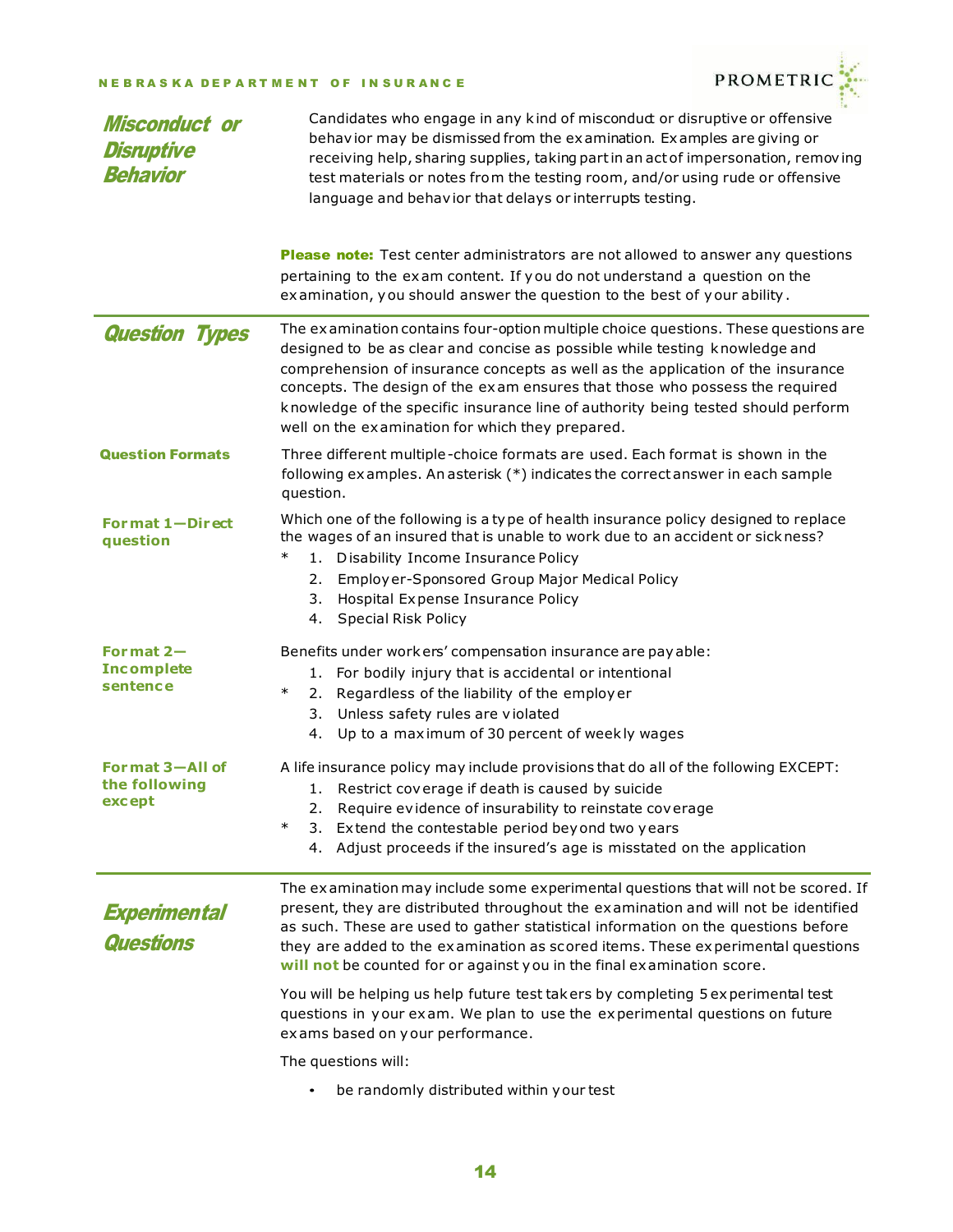#### NEBRASKA DEPARTMENT OF INSURANCE



- will not be counted in your final score
- time spent on the question will not be deducted from your test time

Exam Results Atthe end of your exam, you will receive a notice of completion via email. For questions regarding your exam, contact Prometric. **Duplicate scorereports,** please use our electronic score report portal to download or print duplicate copies of your candidate score report when or as needed. Please visit https://scorereports.prometric.com. You will be required to enter the confirmation number of your exam and your last name to complete this task.

#### Sample Score Report

| Note that the section percentages will not average out to the total percentage score.<br>That is because individual exam outline sections are allocated different numbers of<br>questions on the exam. The total percentage score is computed by dividing the<br>number of questions you answered correctly by the total number of questions in the<br>exam. Adding the section percentages and dividing by the total number of sections<br>do not compute the total score.                                                        |
|------------------------------------------------------------------------------------------------------------------------------------------------------------------------------------------------------------------------------------------------------------------------------------------------------------------------------------------------------------------------------------------------------------------------------------------------------------------------------------------------------------------------------------|
| Prometric electronically notifies DOI of exam results within 48 hours of passing the<br>exam. Note that exam scores are confidential and will be revealed only to you and<br>DOI.                                                                                                                                                                                                                                                                                                                                                  |
| Prometric's goal is to provide a quality examination and a pleasant testing<br>experience for every candidate. If you would like to submit an appeal concerning<br>examination content, registration, scheduling or test administration (testing site<br>procedures, equipment, personnel, etc.), please submit an appeal by visiting<br>www.prometric.com/contactus and clicking on "Request an Appeal".<br>Once submitted you will receive an email response within 20 days indicating whether<br>your appeal has been approved. |
|                                                                                                                                                                                                                                                                                                                                                                                                                                                                                                                                    |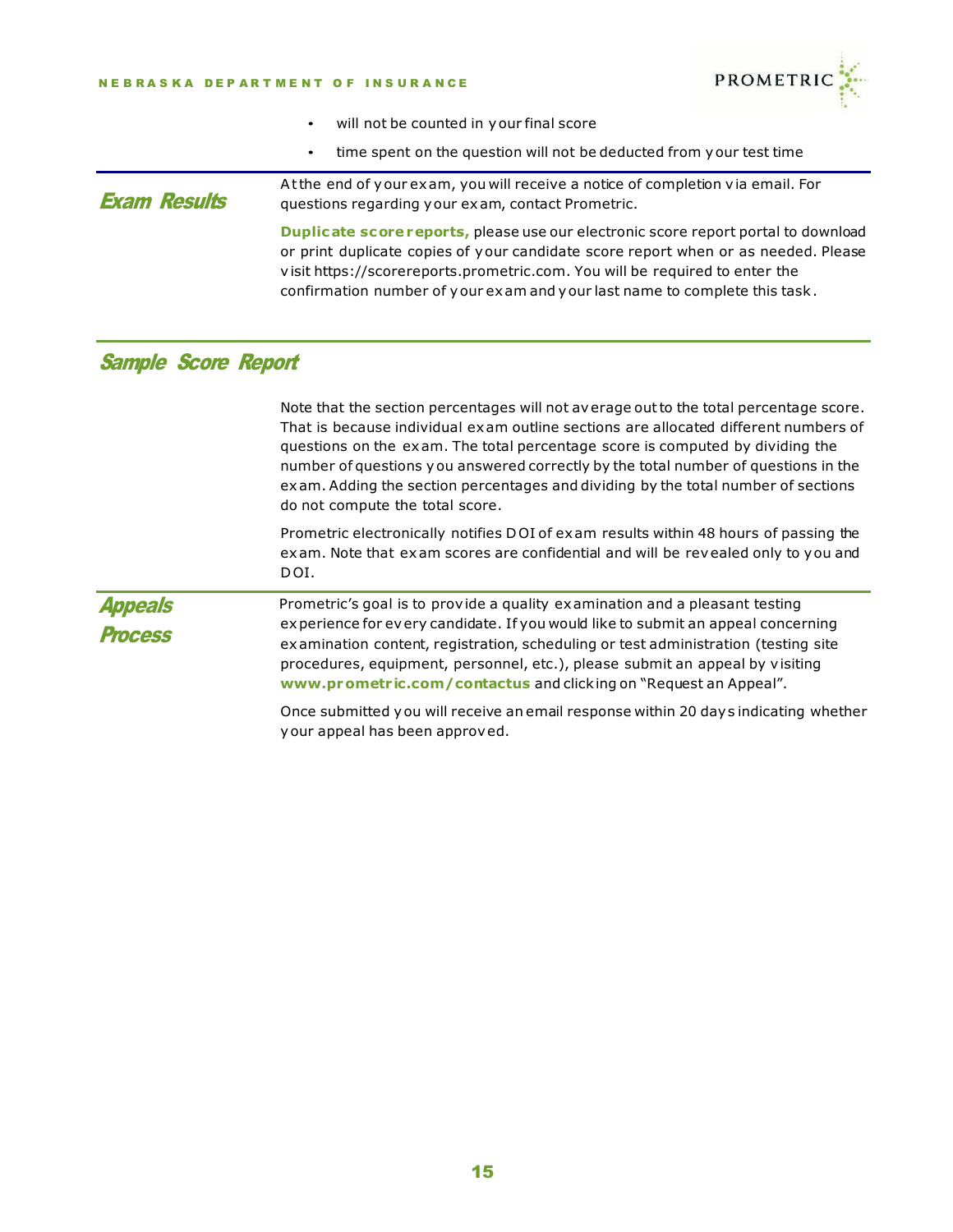

# Applying for Your License

**This section offers information about:**

- **Applying for your license.**
- **Obtaining an appointment.**
- **Continuing education requirements.**
- **Request for information changes.**

Applying for Your License After successfully completing the appropriate qualifying exam, **you must apply for your license.** You must apply and be issued a Nebraska insurance license in order to sell, solicit, negotiate, or adjust insurance in the state of Nebraska.

> Please allow 2-3 days for the exam results to be transmitted to the Nebraska Department of Insurance before applying on-line at**[www.nipr](http://www.nipr.com/) .com.**

If you have any questions regarding the license application process, please contact the Nebraska Department of Insurance Licensing Division at (402) 471-4913 or at **[doi.licening@nebraska.gov](mailto:doi.licening@nebraska.gov).**



**Important** Passing an exam does not quarantee that you will be issued a license. You must submit all application materials and fees to the Department within one year of passing your exam. Issuance of a license depends on review and approval of all license application materials.

#### Duration of License

Initial individual licenses are issued to expire the last day of the month in the licensee's birth month in the first year after issuance in which the licensee's age is divisible by two. Therefore, individuals born in **even-numbered** years renew their license in their birth month in the **even-numbered** years, and individuals born in **odd-numbered** years renew their license in their birth month in the **oddnumbered** years. The first renewal of any license will be based on the above information and is not pro-rated based on the issue date of the license.

#### Agency Licensing

Any partnership, unincorporated association, or corporation transacting or doing business with the public or insurance companies as an insurance producer or public adjuster is required to obtain an insurance agency license. The business entity must designate a licensed producer who will be responsible for the business entity's compliance with the insurance laws, rules and regulations of the state. No agency shall pay any commission to anyone other than a licensed producer and no licensed producer shall pay any commissions to any unlicensed agency.

A sole proprietorship is not required to obtain an insurance agency license unless it falls within the agency definition or holds itself, herself or himself out to be an insurance agency.

To obtain an insurance agency license, complete and submit an application for a Business Entity Insurance License at **[www.nipr](http://www.nipr.com./) .com.** To obtain a public adjuster agency license, complete and submit an application for a Public Adjuster Business Entity Insurance License at **[www.nipr](http://www.nipr.com./) .com.**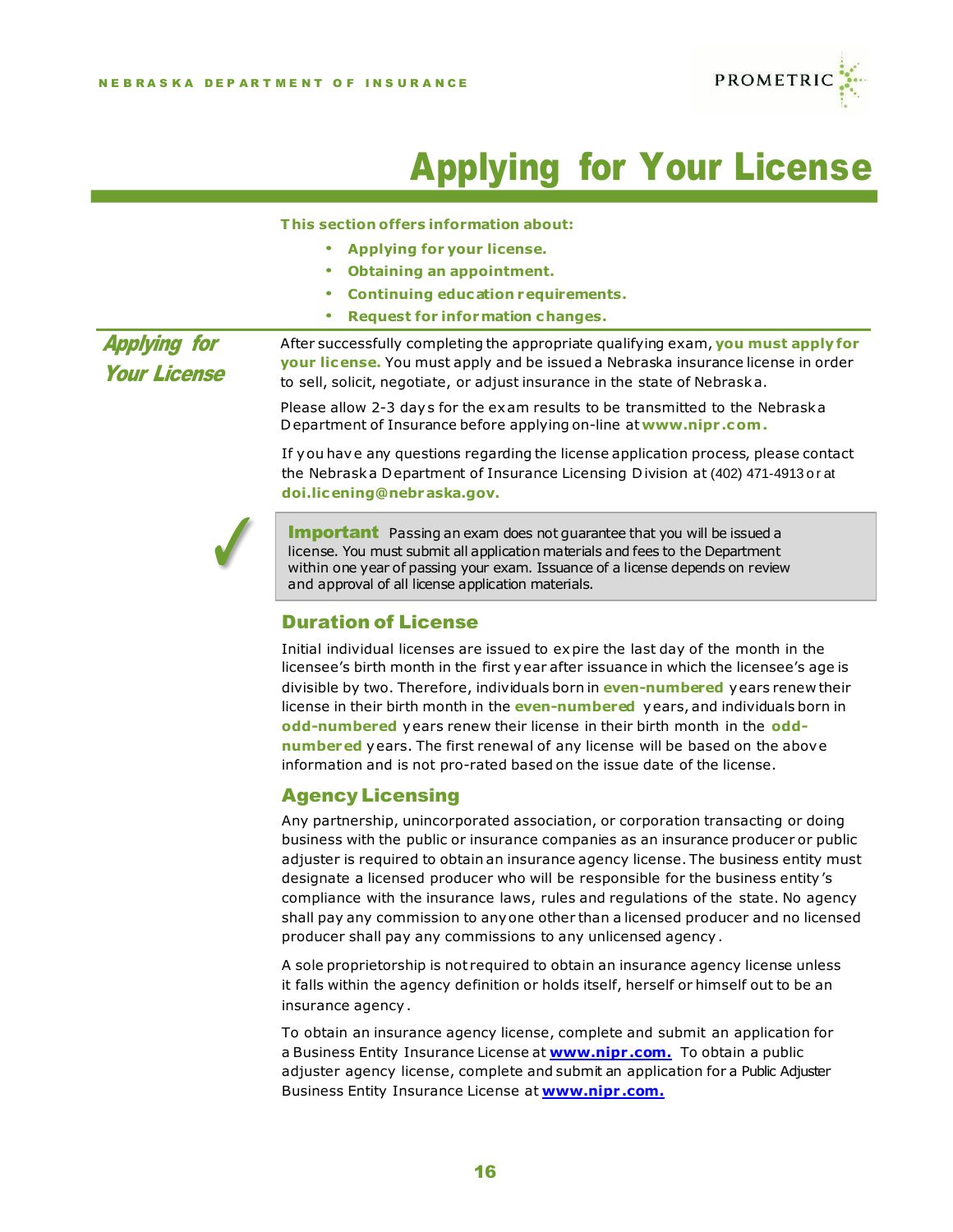

| <b>Obtaining an</b><br>An individual shall not act as an agent unless that person is duly licensed in<br>Nebraska. Anagent must not make application for, solicit applications for or procure<br><b>Appointment</b><br>any policies for any kind of insurance for which that agent is not licensed and<br>appointed by an insurance company.         |                                                                                                                                  |                                                                                                                                                                                                                                                                                                                                              |  |
|------------------------------------------------------------------------------------------------------------------------------------------------------------------------------------------------------------------------------------------------------------------------------------------------------------------------------------------------------|----------------------------------------------------------------------------------------------------------------------------------|----------------------------------------------------------------------------------------------------------------------------------------------------------------------------------------------------------------------------------------------------------------------------------------------------------------------------------------------|--|
|                                                                                                                                                                                                                                                                                                                                                      | Only licensed producers may be appointed; insurance agencies may not be<br>www.nipr.com The company will be billed for the fees. | appointed. To appoint a producer, the appointing company must process online at                                                                                                                                                                                                                                                              |  |
|                                                                                                                                                                                                                                                                                                                                                      | requesting an appointment.                                                                                                       | The insurer shall file the appointment within 15 days from the date the agency<br>contract is executed or the first insurance application is submitted. The individual<br>must already hold a valid agent's license in the line or lines for which the insurer is                                                                            |  |
| <b>Continuing</b><br>Education                                                                                                                                                                                                                                                                                                                       |                                                                                                                                  | All Nebraska resident producers, consultants, and adjusters must meet continuing<br>education requirements. Courses must relate to the kinds of insurance that the<br>individual is licensed to solicit and be completed every two years, beginning from<br>the birthday when your age is divisible by two and due two years from that date. |  |
| New licensees may begin earning credit hours upon issuance of the license.<br>Failing to comply with two-year continuing education criteria will result in license<br>nonrenewal or non-issuance. Licensees are exempt from continuing education for<br>the first renewal.<br>Continuing education hours are needed for the following license lines: |                                                                                                                                  |                                                                                                                                                                                                                                                                                                                                              |  |
|                                                                                                                                                                                                                                                                                                                                                      | <b>Line of Insurance</b>                                                                                                         | <b>Minimum Hours Every Two Years</b>                                                                                                                                                                                                                                                                                                         |  |
|                                                                                                                                                                                                                                                                                                                                                      | Property and Casualty                                                                                                            | 21 hours plus 3 hours of ethics                                                                                                                                                                                                                                                                                                              |  |
|                                                                                                                                                                                                                                                                                                                                                      | Property                                                                                                                         | 21 hours plus 3 hours of ethics                                                                                                                                                                                                                                                                                                              |  |
|                                                                                                                                                                                                                                                                                                                                                      | Casualty                                                                                                                         | 21 hours plus 3 hours of ethics                                                                                                                                                                                                                                                                                                              |  |
|                                                                                                                                                                                                                                                                                                                                                      | <b>Personal Lines</b>                                                                                                            | 21 hours plus 3 hours of ethics                                                                                                                                                                                                                                                                                                              |  |
|                                                                                                                                                                                                                                                                                                                                                      | Life and Annuities                                                                                                               | 21 hours plus 3 hours of ethics                                                                                                                                                                                                                                                                                                              |  |
|                                                                                                                                                                                                                                                                                                                                                      | Life / Health                                                                                                                    | 21 hours plus 3 hours of ethics                                                                                                                                                                                                                                                                                                              |  |
|                                                                                                                                                                                                                                                                                                                                                      | Accident and Health or Sickness                                                                                                  | 21 hours plus 3 hours of ethics                                                                                                                                                                                                                                                                                                              |  |
|                                                                                                                                                                                                                                                                                                                                                      | Title                                                                                                                            | 6 hours plus 3 hours of ethics                                                                                                                                                                                                                                                                                                               |  |
|                                                                                                                                                                                                                                                                                                                                                      | Crop only                                                                                                                        | 3 hours plus 3 hours of ethics                                                                                                                                                                                                                                                                                                               |  |
|                                                                                                                                                                                                                                                                                                                                                      | Funeral                                                                                                                          | 6 hours plus 3 hours of ethics                                                                                                                                                                                                                                                                                                               |  |
|                                                                                                                                                                                                                                                                                                                                                      | Funeral - Director                                                                                                               | 3 hours plus 3 hours of ethics                                                                                                                                                                                                                                                                                                               |  |
|                                                                                                                                                                                                                                                                                                                                                      | Viatical                                                                                                                         | 12 hours plus 3 hours of ethics                                                                                                                                                                                                                                                                                                              |  |
|                                                                                                                                                                                                                                                                                                                                                      | Public Adjuster                                                                                                                  | 21 hours plus 3 hours of ethics                                                                                                                                                                                                                                                                                                              |  |

Ethics Course Requirements. In each two-year period, licensees are required to complete three hours of approved continuing education activities on the topic of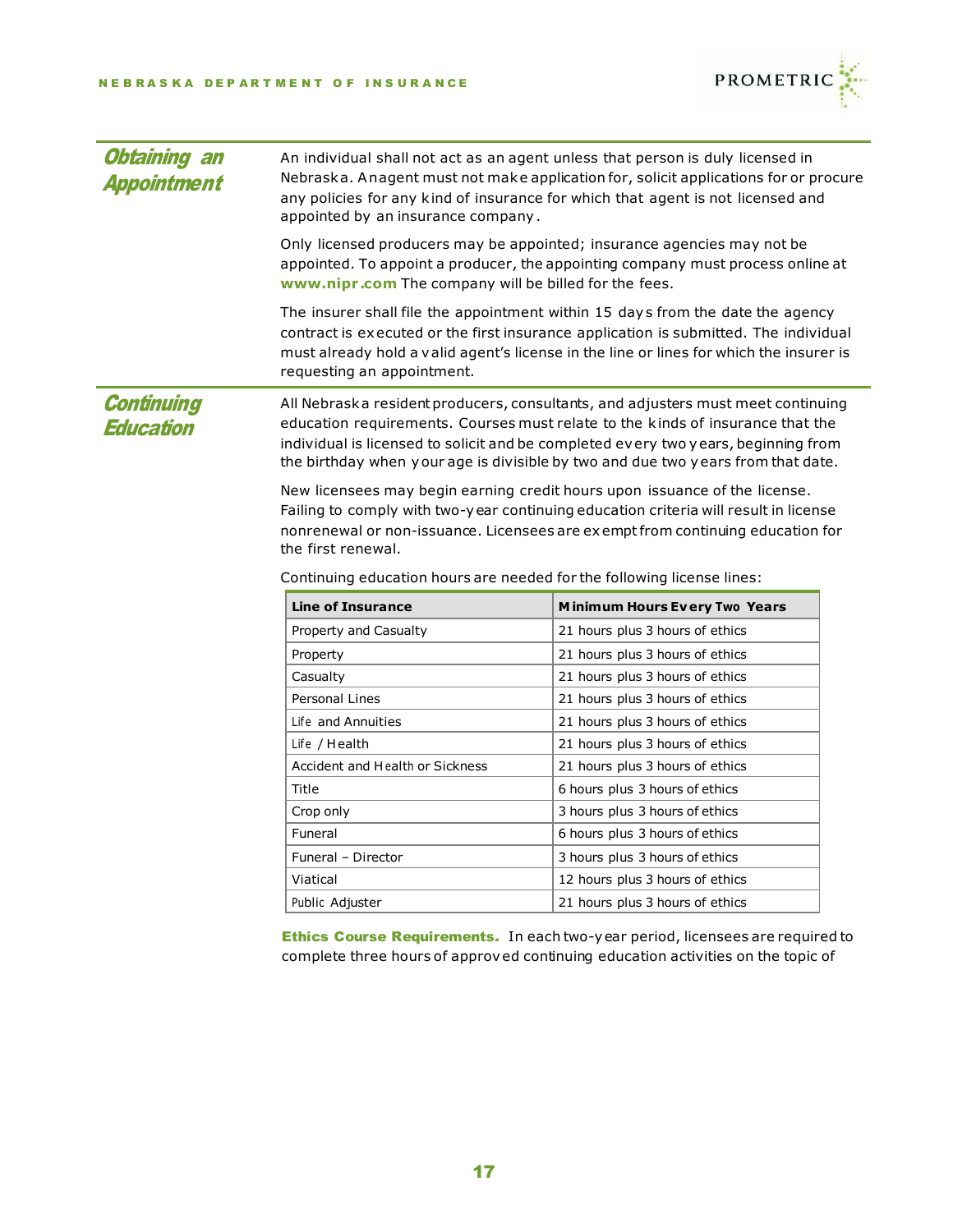

insurance-industry ethics. No licensee will be required to complete more than 24 cumulative hours in any two-year period.

Previously Licensed Applicants. If the license has been in an inactive status for fewer than 12 months, the applicant must satisfy the education requirements outstanding and may not take the insurance exam in lieu of the education requirements.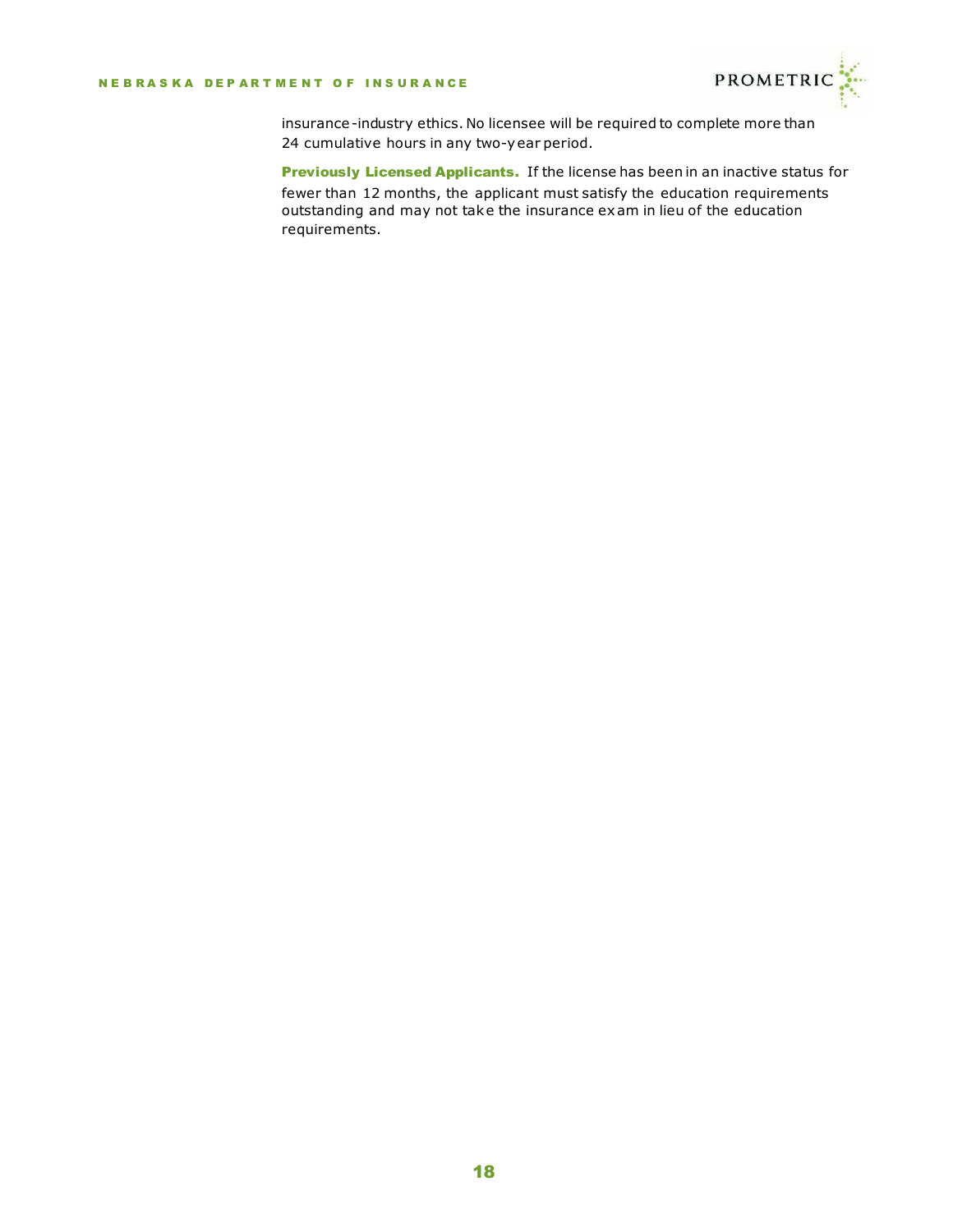

| <b>Request for</b><br><b>Changes</b> | Every person licensed under the Insurance Producers Licensing Act and the Public<br>Adjusters Licensing Act must notify the Department within 30 days of any change in<br>that person's residential or business address. Any person failing to provide such<br>notification is subject to a fine or suspension. |
|--------------------------------------|-----------------------------------------------------------------------------------------------------------------------------------------------------------------------------------------------------------------------------------------------------------------------------------------------------------------|
|                                      | Business and home addresses may be changed 1) online at www.nipr.com; or<br>2) by submitting Form #DOI-9110 (Change Request Form for Individuals found at<br>www.doi.nebraska.gov), to the Department.                                                                                                          |
|                                      | Form DOI-9110 must also be completed and submitted in order to change a name;<br>correct a Social Security number; add or delete lines of license authority; or obtain a<br>Letter of Clearance, a duplicate license or certification.                                                                          |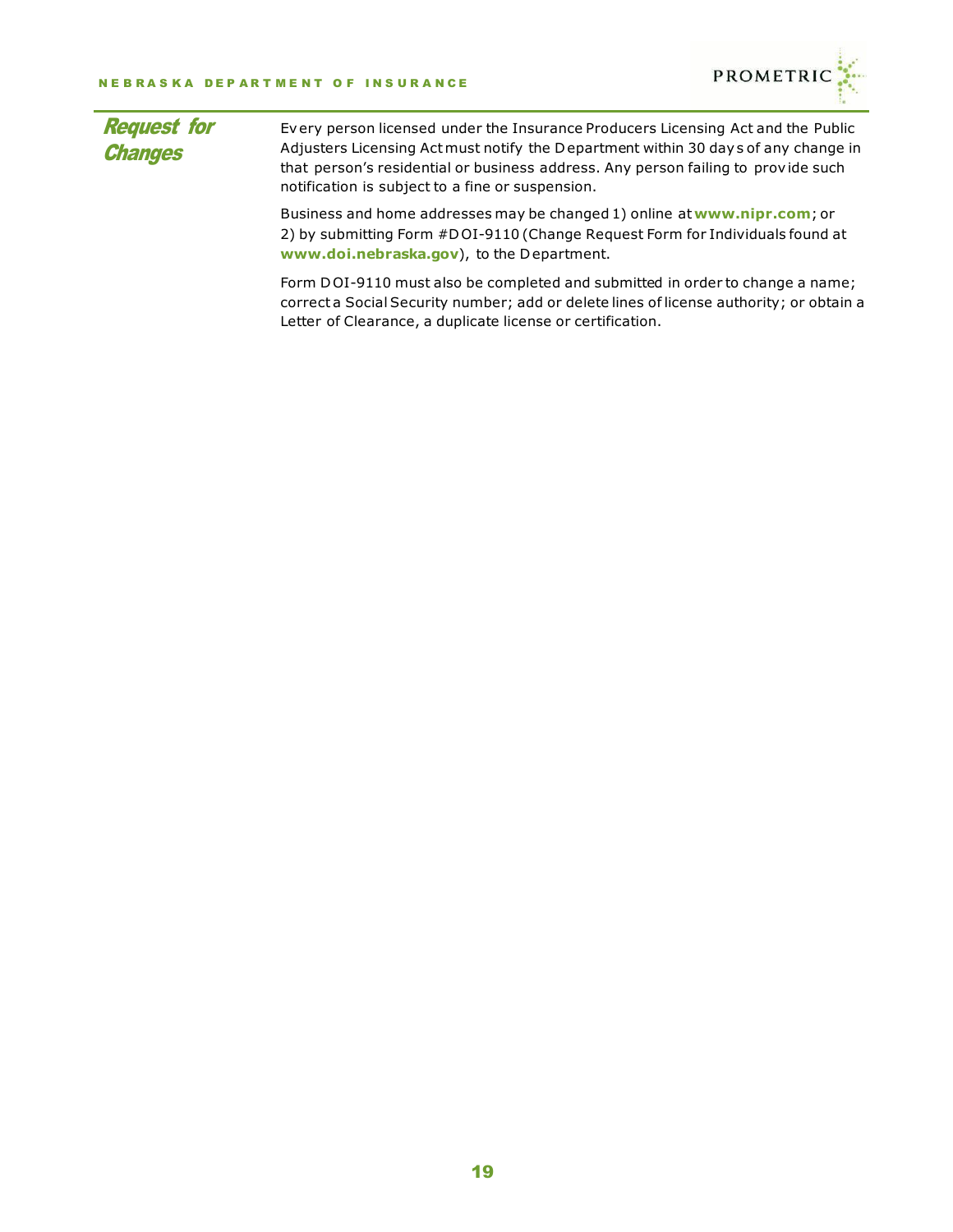

# Exam Content Outlines

The content outlines give an overview of the content of each of the Nebraska insurance examinations. Each examination will include questions on the subjects contained in the outline. The percentages indicate the relative weight assigned to each section of the examination.

For example, 10 percentmeans that 10 questions will be drawn on a 100-question examination and 15 will be drawn on a 150- question examination.

You can access these outlines by going to the Prometric **[website.](http://www.prometric.com/nebraska/insurance)**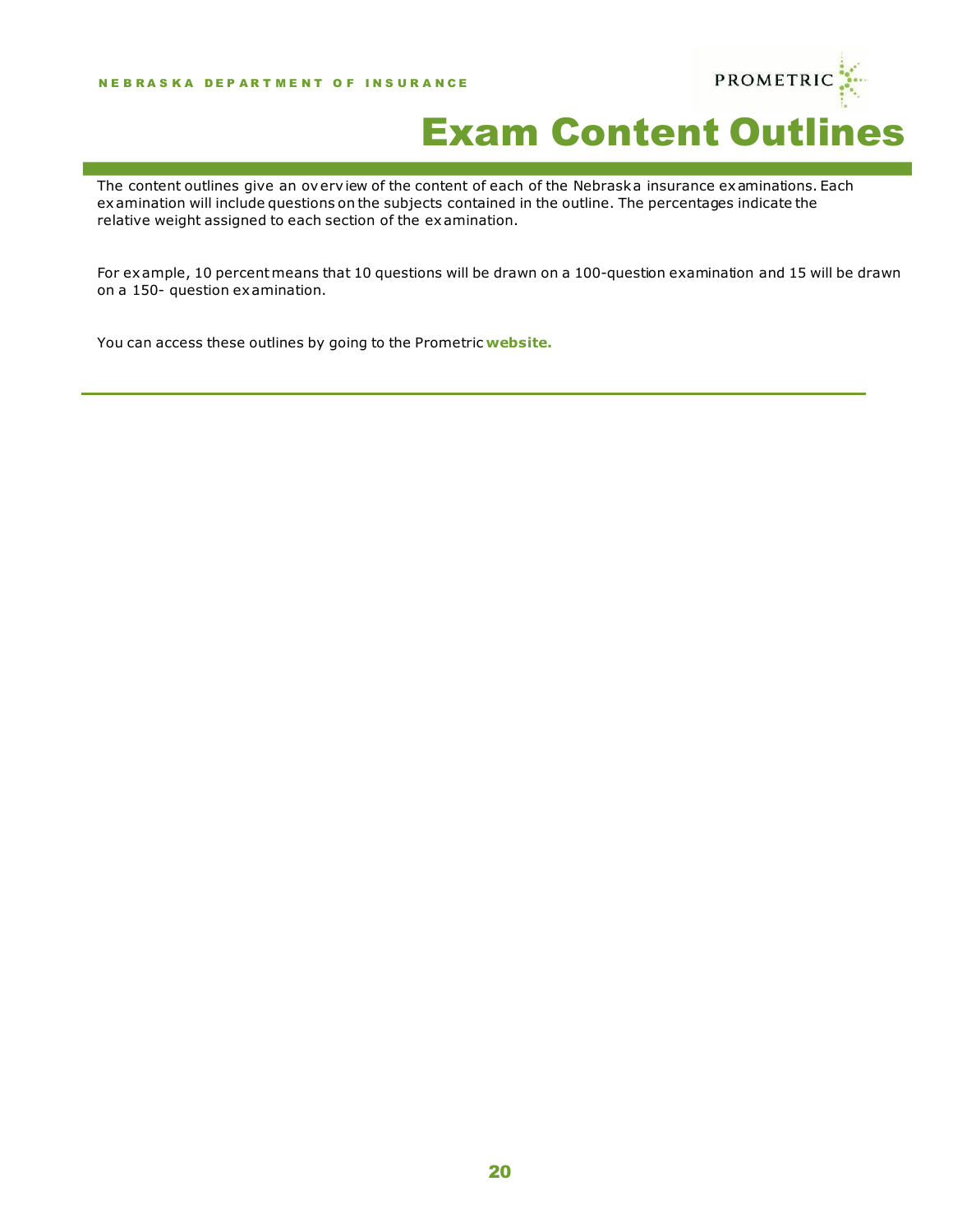

#### Exam Registration Form Nebraska Insurance Examinations

Print or type clearly and neatly. Incomplete or illegible forms will notbe processed.

| La st Name                                                      | First Name | Middle Name                                  |                                                                                  |
|-----------------------------------------------------------------|------------|----------------------------------------------|----------------------------------------------------------------------------------|
| Residence Address (Your address of legal residence is required) |            |                                              | Da te of Birth                                                                   |
| City                                                            | State      | ZP Code                                      | Email Address (applications without an email<br>a ddre ss may experience delays) |
| Employer (insurance company, if known)                          |            |                                              | Fax Number (including a rea code)                                                |
| Da yti me Phone Number (i ncluding a rea code)                  |            | Eve ning Phone Number (including a rea code) |                                                                                  |
|                                                                 |            |                                              |                                                                                  |

| <b>Series</b> | <b>Exam Title</b>                                                | <b>Exam Fee</b>  | <b>Total</b> |  |
|---------------|------------------------------------------------------------------|------------------|--------------|--|
| 13-01         | Producer's Life and Annuities                                    | \$45             | \$           |  |
| $13 - 02$     | Producer's Accident and Health or Sickness                       | \$45             | \$           |  |
| $13 - 03$     | Producer's Life and Annuities; Accident and Health or Sickness   | \$49             | \$           |  |
| $13 - 04$     | Producer's Property and Casualty                                 | \$49             | \$           |  |
| $13 - 07$     | Consultant's Life and Annuities; Accident and Health or Sickness | \$49             | \$           |  |
| 13-08         | Consultant's Property and Casualty                               | \$49             | \$           |  |
| 13-09         | Producer's Crop                                                  | \$45             | \$           |  |
| $13 - 10$     | Public Adjuster                                                  | \$45             | \$           |  |
| $13 - 13$     | Producer's Motor Club                                            | \$45             | \$           |  |
| $13 - 16$     | Producer's Title<br>\$45<br>\$                                   |                  |              |  |
| $13 - 21$     | Producer's Personal Lines                                        | \$45             | \$           |  |
| $13 - 22$     | Producer's Property                                              | \$45             | \$           |  |
| $13 - 23$     | Producer's Casualty                                              | \$45             | \$           |  |
| $13 - 24$     | Producer's Funeral Insurance                                     |                  | \$           |  |
| 13-26         | Viatical Insurance                                               |                  | \$           |  |
|               |                                                                  | <b>Total Fee</b> | \$           |  |

By filing this registration, you assume full responsibility for exam selection. If you are unsure about which exam you need for the license you are seeking, resolve this question *before* you register. Fees for these exams are non-refundable and non-transferrable. Exam fees are valid for 90 days fromreceipt at Prometric.

Please allow 7-10 business days for receipt and processing of yourapplication. **An authorized Prometric Client Service Representative will contact you by phone to obtain your social security number to complete the registration process.** Once you have registered for your exam, you can schedule your exam appointment online or by phone.

**Regist ra tio n fees are not refundable.** Fees may be paid by MasterCard, Visa or American Express. **Personal checks and cash are not accepted.** To pay by **credit card** (when registering by mail or fax), please complete the Credit Card Payment Form on the next page and fax to 800.347.9242, or send this completed form along with the appropriate fee to:

> **Prometr ic ATTN: NE Insurance Program 7941 Corporate Dr ive Nottingham, MD 21236**